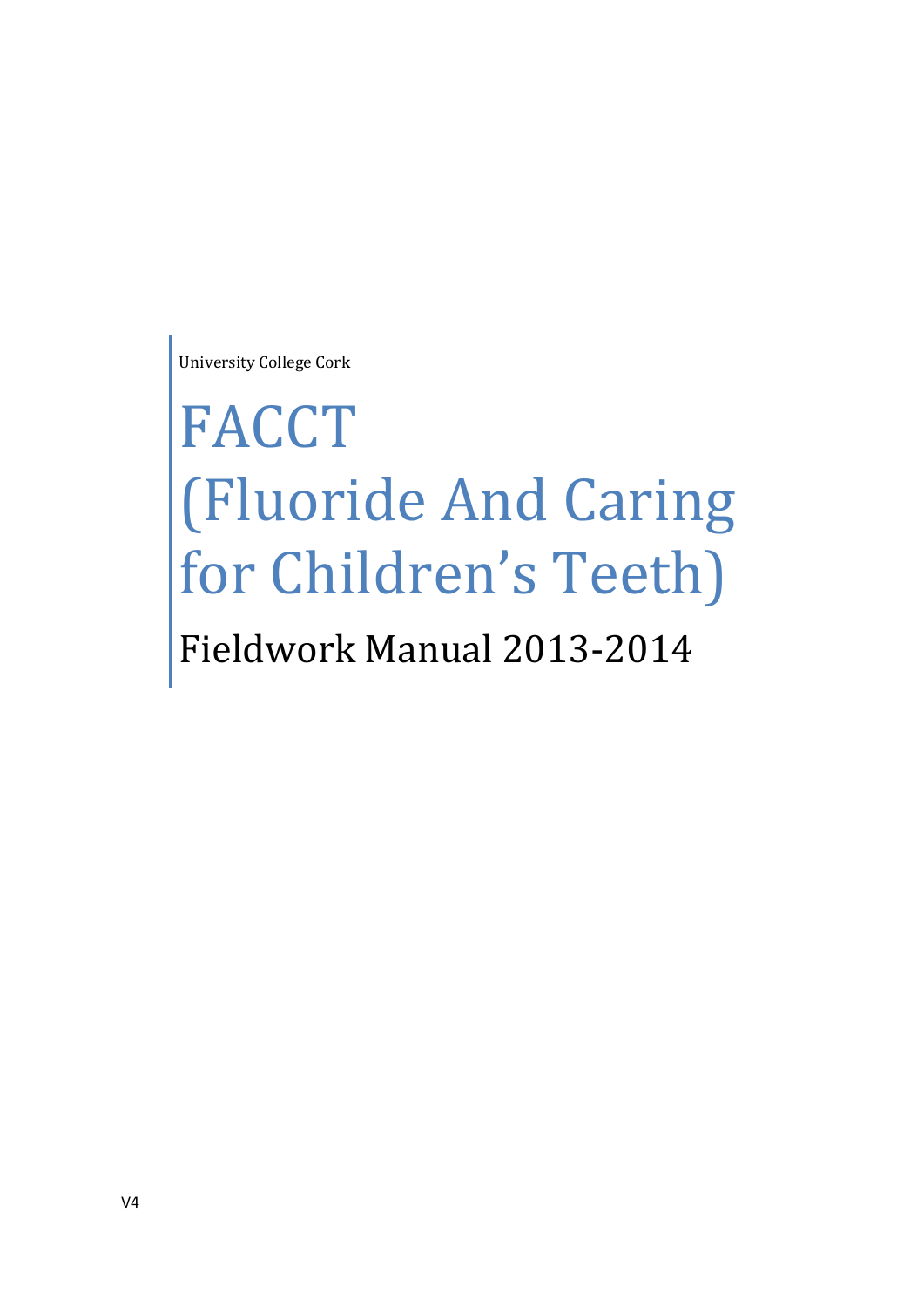# **Contents**

| 2.2.1 Schools where a large proportion of children have English as a second language or where       |
|-----------------------------------------------------------------------------------------------------|
|                                                                                                     |
|                                                                                                     |
|                                                                                                     |
|                                                                                                     |
|                                                                                                     |
|                                                                                                     |
| 2.6.2. Telephone contact and posting FACCT consent packs to schools 10                              |
|                                                                                                     |
|                                                                                                     |
|                                                                                                     |
|                                                                                                     |
|                                                                                                     |
|                                                                                                     |
|                                                                                                     |
|                                                                                                     |
| 7. Child Oral Health-Related Quality of Life (COHRQoL) and oral health behaviours questionnaire: 13 |
|                                                                                                     |
|                                                                                                     |
|                                                                                                     |
|                                                                                                     |
|                                                                                                     |
|                                                                                                     |
|                                                                                                     |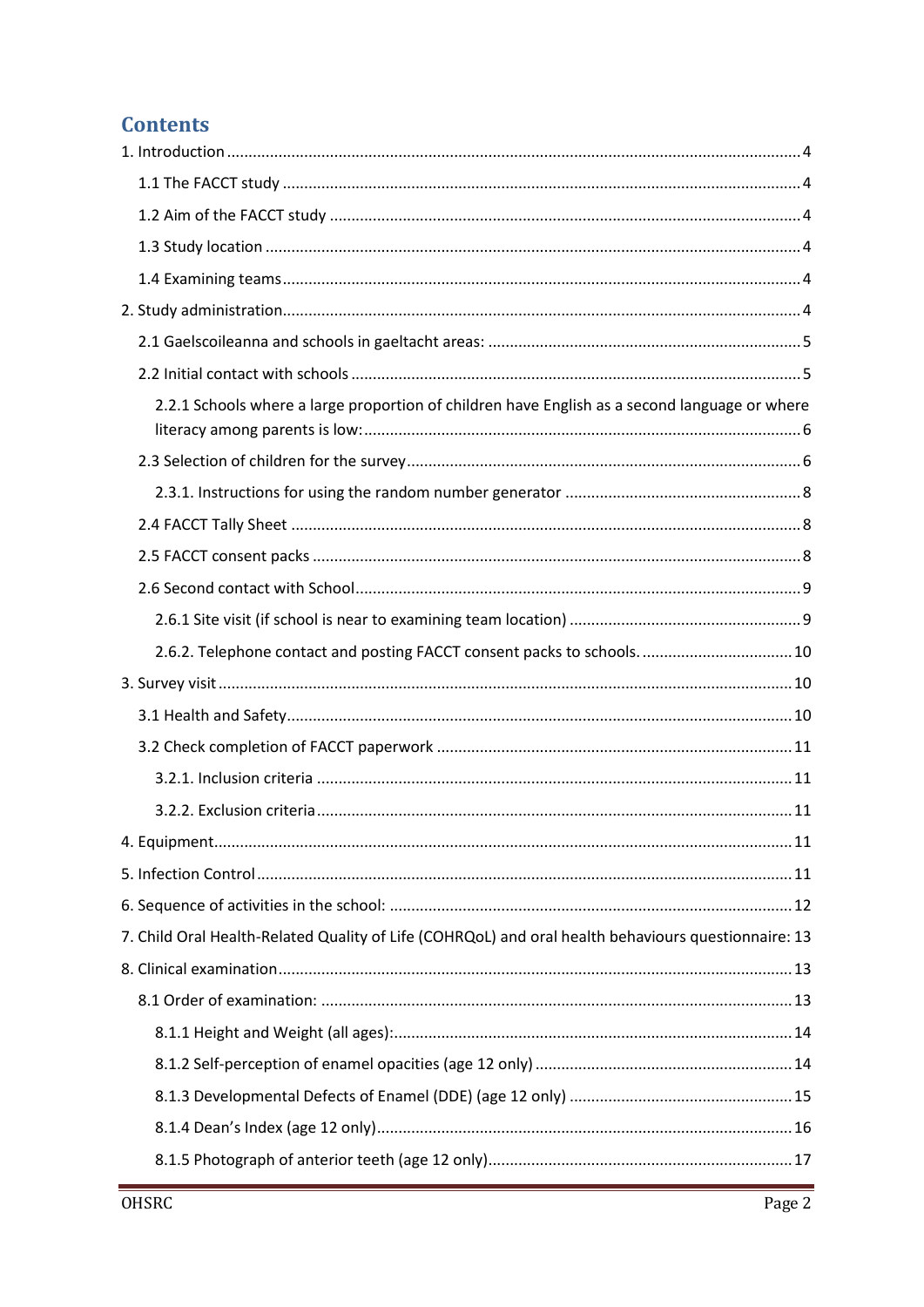| 8.1.7 Index of Orthodontic Treatment Need (IOTN) – Aesthetic component ( $6th$ class only)  20 |  |
|------------------------------------------------------------------------------------------------|--|
|                                                                                                |  |
|                                                                                                |  |
|                                                                                                |  |
|                                                                                                |  |
|                                                                                                |  |
| APPENDIX 3: Letter notifying parent of the need for urgent dental treatment26                  |  |
|                                                                                                |  |
|                                                                                                |  |
|                                                                                                |  |
|                                                                                                |  |
|                                                                                                |  |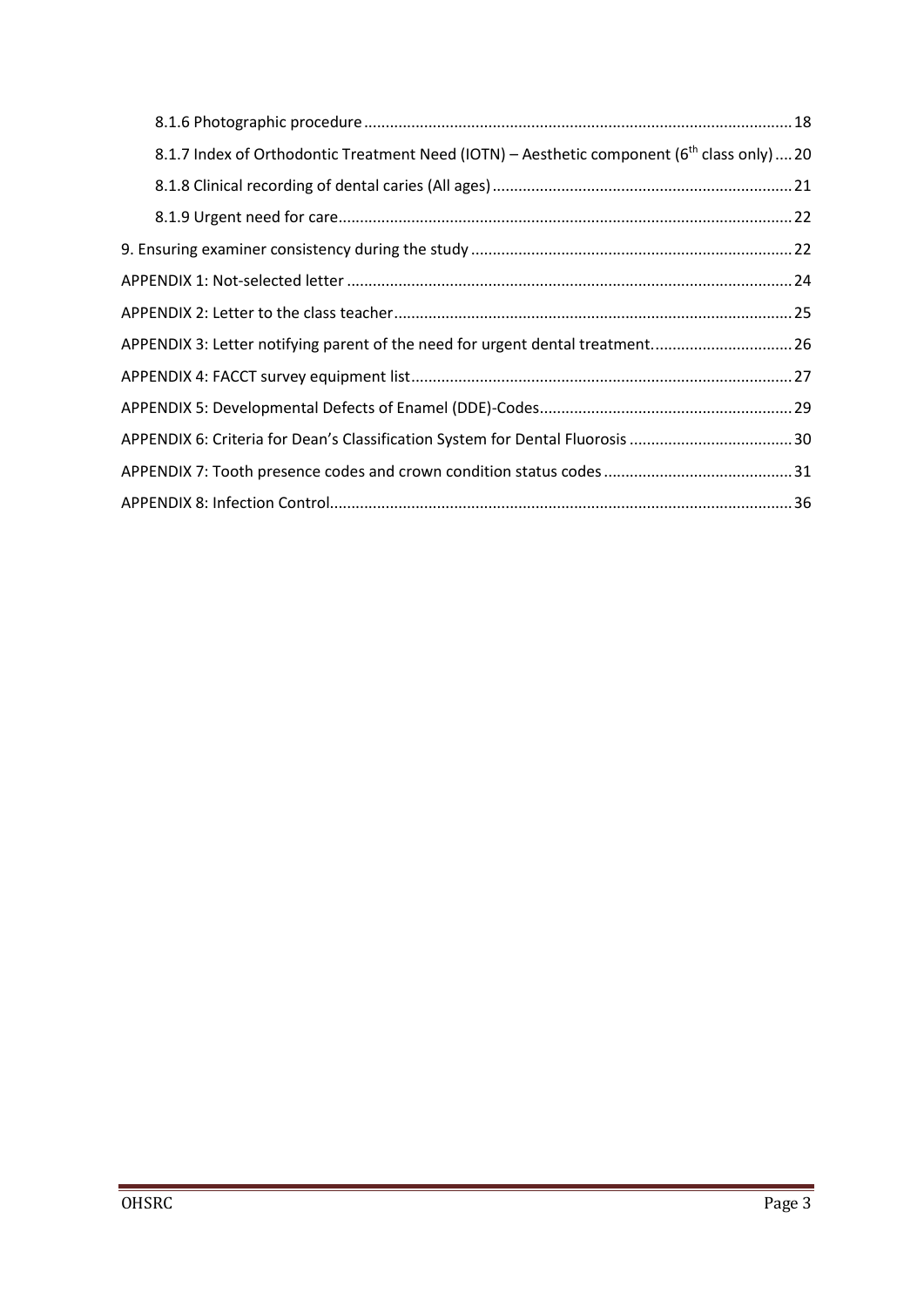# <span id="page-3-0"></span>**1. Introduction**

## <span id="page-3-1"></span>**1.1 The FACCT study**

FACCT stands for **F**luoride **A**nd **C**aring for **C**hildren's **T**eeth, and is a collaborative project between the Oral Health Services Research Centre (OHSRC), University College Cork and the HSE dental service, with funding from the Health Research Board under a competitive Collaborative Applied Research Grant in Population Health and Health Service Research.

## <span id="page-3-2"></span>**1.2 Aim of the FACCT study**

The aim of this study is to evaluate the impact and the outcome of the change in water fluoridation policy (2007) on dental caries and enamel fluorosis in Irish children, while also considering the change in policy on the use of fluoride toothpastes (2002).

Two age groups of children will be examined based on whether their permanent incisors were formed prior to (age 12, born 2001) or after (age 5, born 2008) the reduction in fluoride levels in water. The evaluation will also incorporate estimation of the impact of oral health on quality of life and will measure perceptions of the aesthetic acceptability of fluorosis and caries through focus groups with parents and with 12-year-old children.

The FACCT study also includes an economic evaluation of water fluoridation and will explore the potential of electronic health records to generate oral health data that can be used to monitor oral health. These aspects of the study are not covered in this manual.

#### <span id="page-3-3"></span>**1.3 Study location**

The study is being conducted in primary schools in Dublin and in Cork/Kerry. Dublin has been selected because over one quarter (28%) of the population of Ireland resides in Dublin (Census 2011) and it is served by large water treatment plants with an excellent record of control of water fluoridation at the recommended levels. All of Dublin is fluoridated. Cork and Kerry have been selected to represent both fluoridated non-fluoridated areas.

#### <span id="page-3-4"></span>**1.4 Examining teams**

Ten examining teams will undertake the fieldwork for FACCT: 2 teams in Dublin, 2 teams in Kerry and 6 teams in Cork. Each examiner and recorder will be assigned a number which will be used when logging onto the direct data entry system.

#### <span id="page-3-5"></span>**2. Study administration**

Each team will be provided with a list of schools detailing:

- the school name
- roll number
- address
- phone number
- e-mail
- number of children in each class in each school to be issued FACCT consent packs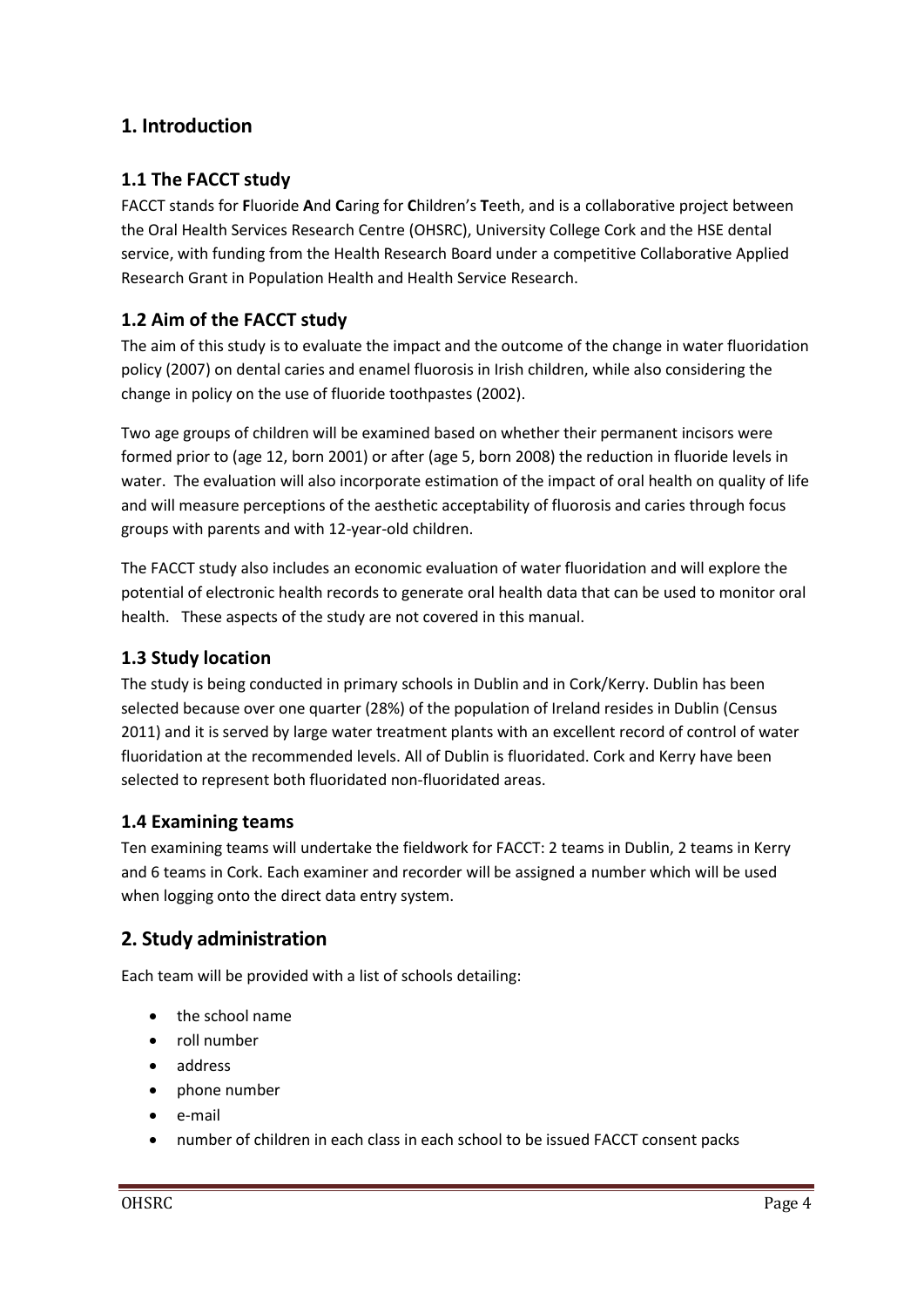Each team is responsible for planning and organising the schedule for school visits in a way that maximises efficiency. Teams in the Cork/Kerry area should focus on non-fluoridated schools initially (with the exception of gaelscoileanna), as maximum participation in non-fluoridated areas is required to meet the sample size for these areas.

## <span id="page-4-0"></span>**2.1 Gaelscoileanna and schools in gaeltacht areas:**

The following FACCT study documents will be available in Irish if requested by gaelscoileanna or in gaeltacht areas:

- Letter to School Principal and Board of Management
- Information leaflet
- Consent form
- Residential History form
- Parent survey

An Irish version of the electronic Child Oral-Health-Related Quality of Life (COHRQoL) and oral health behaviours questionnaire will also be made available.

## <span id="page-4-1"></span>**2.2 Initial contact with schools**

Staff at the OHSRC will contact each selected school to determine the name of the Principal and of the Chair of the school Board of Management.

Staff at the OHSRC will send a letter to the school Principal and Board of Management of each school, informing them about the study and requesting their participation. The letter will be followed up by the examining team with a phone call within one week to:

- Confirm that the letters have been received
- Emphasise the importance of the FACCT study to provide essential information on the current status of children's oral health and that the results of the FACCT study will help inform future planning of children's oral health services
- Assess the school's willingness to participate in the study
- Answer any questions that the school may have.

If, at the initial contact, it appears that the school is open to participating in the study, the team member should:

- Check **overall numbers** of children in each of the study classes (Junior Infants and Sixth)
- Verify **number of classes in each of the relevant years** (Junior Infants and Sixth). If there is more than one class, establish how the classes are named e.g. Rang 1, Rang 2 or Miss O'Donnell's class, Mrs Moriarty's class (this information is important if a class has to be randomly selected). Note the names of the junior infants and  $6<sup>th</sup>$  class teachers.
- If the examining team are issuing FACCT consent packs to all children in a class, it is **not** necessary to have a **list of names** for each class beforehand. However, if children within a class must be randomly selected to receive a FACCT consent pack, it is helpful to have the children's names to perform the randomisation and to label the FACCT consent pack envelopes for the 'selected' children. If a school will not release children's names in a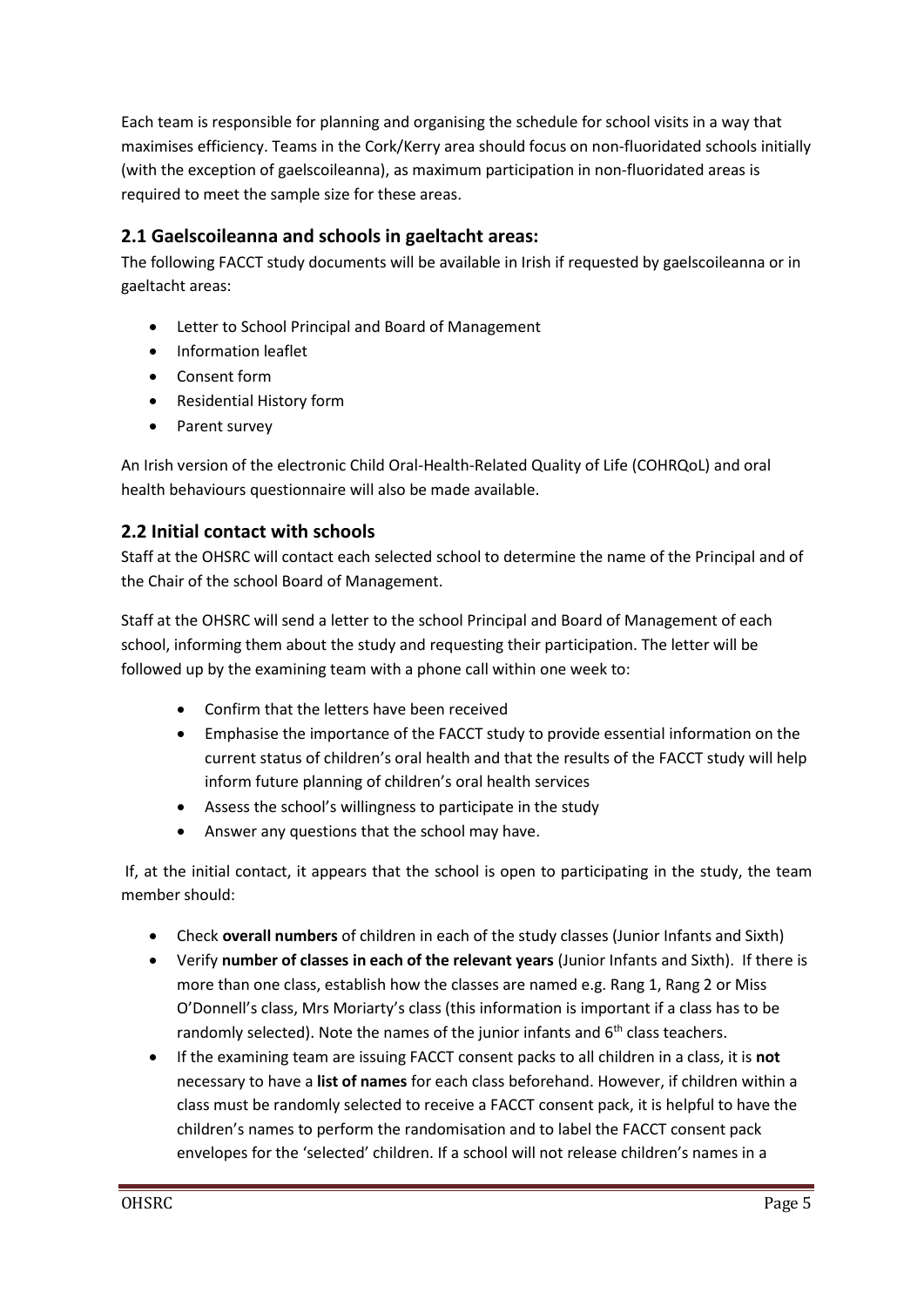situation where random selection of children within a class is required, it is still possible to perform the random selection. In this situation please contact the OHSRC for further advice.

- Paperwork containing information about class lists should be shredded once they are no longer required by the examining team. If a team does not have access to a shredder, this information can be returned with the completed FACCT packs and we will shred it in the OHSRC.
- Identify a named **key contact person** in the school for future administration of the study.
- If a site visit is possible, arrange a date and time to deliver the **FACCT consent packs** and to view the room/area where the study will be conducted.
- If a site visit is not feasible, arrange a time to **phone the Principal or a named contact** to discuss the requirements for the study in more detail.

# <span id="page-5-0"></span>**2.2.1 Schools where a large proportion of children have English as a second language or where literacy among parents is low:**

Examining teams may encounter schools where children have English as a second language and parents may not have any proficiency in speaking/reading English and schools where literacy among parents is low. In these situations we will take a pragmatic approach. It is really important that these children are included in our sample so that we get an accurate picture of the oral health of children in modern Ireland. You could consider asking the principal if there a school liaison officer available. They may be able to help the parents to complete the paperwork. In this situation we will aim to obtain the **minimum information required to enable us to examine the children** and obtain some information about their background, namely:

- o **Consent completed and signed**
- o **Residential history completed**
- o **Medical history completed and signed**
- o **Section 2 part 5 of the parent survey only "Tell us a little about your family"**

# <span id="page-5-1"></span>**2.3 Selection of children for the survey**

#### **In non-fluoridated schools please issue consent packs to ALL children in Junior infants and 6th class, no matter how large the class.**

The number of children to be issued consent forms in fluoridated schools has been determined by the statistician based on the class numbers from the school year 2011-2012, which was the most recent data available at the time the sample was drawn. Therefore, the numbers indicated may not match the class numbers in the current school year.

- When the number of children in the class is **LESS** than the number required, issue a FACCT consent pack to **all** children in the class.
- When there are two or more classes of the same grade in the school (e.g. four Jnr Infant classes), a class will be randomly selected using a random number generator. If insufficient numbers of children are present in the first class selected, another class will be randomly selected until the required number of children to issue consent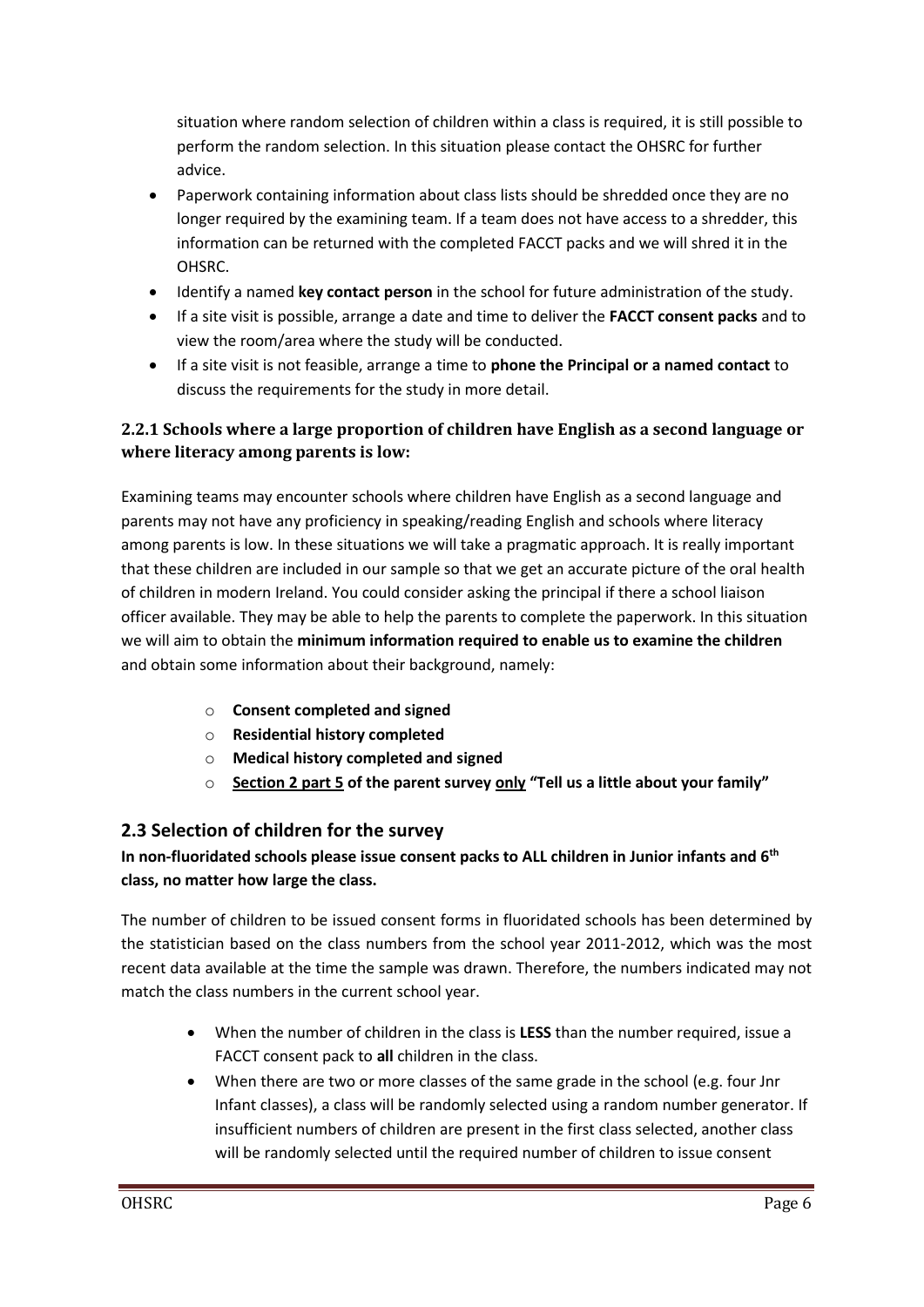forms is obtained. NOTE: The random number generator is on each laptop used for direct data entry.

 If the number of children in the class is **GREATER** than the number required **by no more than 4** children, every child in the class should receive a FACCT consent pack. Example: consents are to be issued to 20 children but there are 24 in the class – issue 24 FACCT packs. This rule applies to the **total number of children in the class NOT to the breakdown of numbers in the class by gender.**

#### **Example 1:**

|              | <b>Actual number in class</b> | Number of children to be<br>issued consents in statistician<br>sample |
|--------------|-------------------------------|-----------------------------------------------------------------------|
| <b>Boys</b>  | 13                            |                                                                       |
| Girls        | 9                             | 11                                                                    |
| <b>Total</b> | 22                            | 18                                                                    |

The number of children in the class is greater than the number required in the sample by 4, therefore, all the children in the class will be issued consents.

BUT, after we have done that we are still short 2 girls. This is not an issue unless there is more than one class in the year i.e. if there is another say  $6<sup>th</sup>$  class, then another class within the year should be selected (randomly if there is more than 2 additional classes) and two girls should be randomly selected from that class to fill the sample. The rest of the children in that second class will get a not selected letter.

#### **Example 2:**

|              | <b>Actual number in class</b> | Number of children to be<br>issued consents in statistician<br>sample |
|--------------|-------------------------------|-----------------------------------------------------------------------|
| <b>Boys</b>  | 4                             |                                                                       |
| Girls        | 9                             |                                                                       |
| <b>Total</b> | 13                            | 3                                                                     |

Obviously we need to randomly select children here. 1 girl and 2 boys should be randomly selected. For the purposes of our sample, it is not an issue that only one girl will be selected. Only 2 boys will be selected i.e. the "greater than the number required (sample) by no more than 4" does not apply to the gender breakdown.

 If the number of children in the class is **GREATER** than the number to be issued with consent forms **by 5 or more children**, the required number of children in the class will be randomly selected using random number generator e.g. consents are to be issued to 20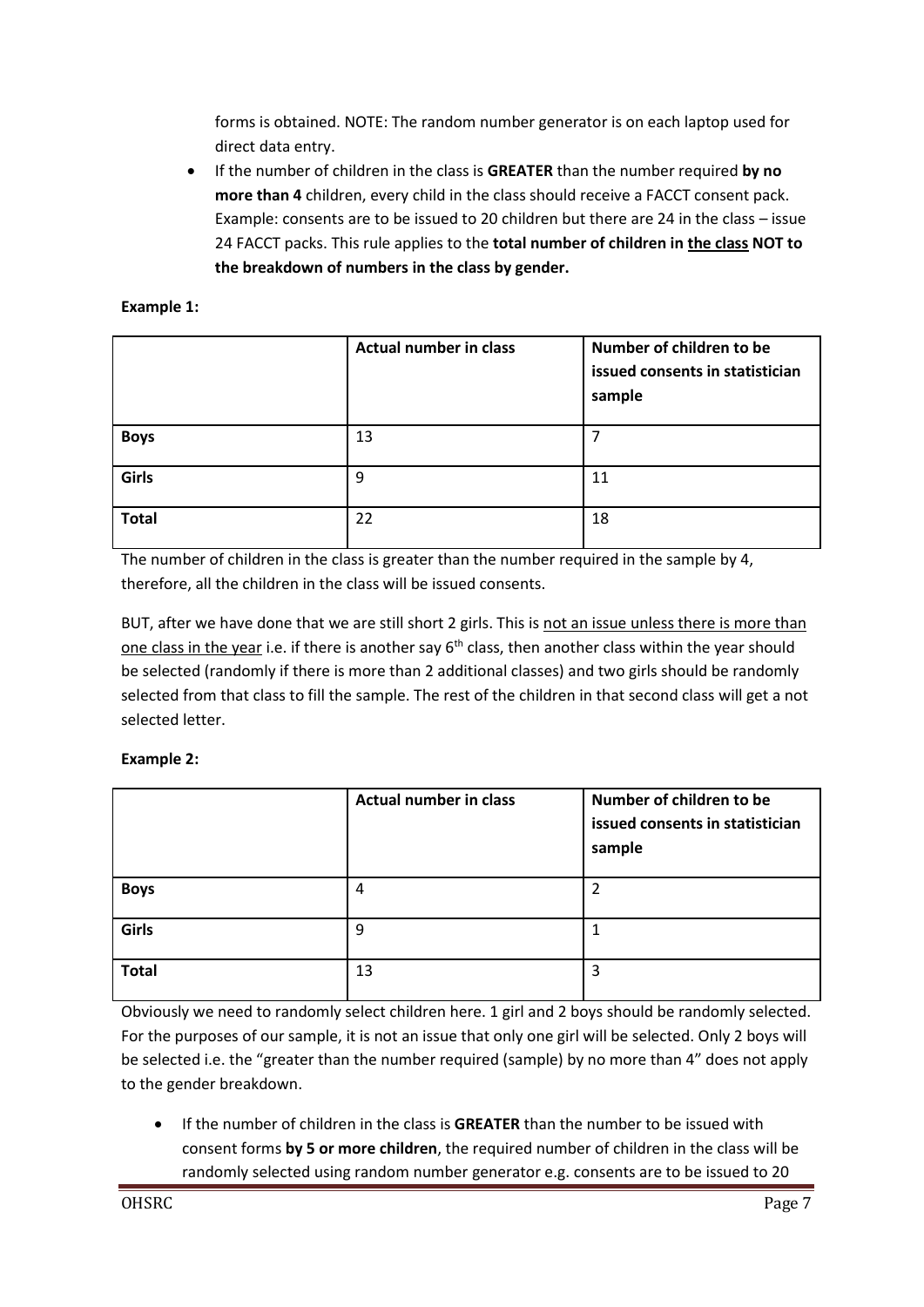children, but there are 25 children (or more) in the class – randomly select 20 children from the class list to receive a consent pack. The remaining children receive a "not selected" letter (Appendix 1). The reason for taking a sample of children is to avoid oversampling. Random selection is used to avoid systematic bias which could occur if the class teacher was left to pick the participants e.g. he/she might select those he/she thinks might be most likely to return the paperwork, which would introduce selection bias.

#### <span id="page-7-0"></span>**2.3.1. Instructions for using the random number generator**

The random number generator is on the desktop of your survey laptop. It allows you to randomly select a class and/or to randomly select children within a class.

- 1. If there is more than one class, assign a number to each class and use the random CLASSES generator to select one class.
- 2. Once the class has been selected, split the class list for that class into boys and girls and number each list. For each gender, use the random SUBJECTS generator to select the specified number of children to issue consent forms to.
- 3. Write the child's name, (and class if there are more than one class in junior infants or  $6<sup>th</sup>$  class) and the school on the front of the FACCT consent pack envelope. Children who were not selected should receive a "not-selected" letter in a similar envelope (Appendix1). Hand deliver or post the FACCT packs to the school.
- 4. Further details on using the random number generator software can be found in the manual on your laptop desktop.

#### <span id="page-7-1"></span>**2.4 FACCT Tally Sheet**

An entry must be made in the tally sheet for junior infants and  $6<sup>th</sup>$  class in each school. As mentioned above, the number of children to be issued consent forms has been determined by the statistician based on the class numbers from the school year 2011-2012, which was the most recent data available at the time the sample was drawn. Therefore, the numbers indicated may not match the class numbers in the current school year. The actual number of FACCT packs issues to each class, the number of packs returned complete, incomplete, blank and not returned along with the total number of children examined in each class must be recorded by the examining team for each school. The information in the tally sheet will be cross checked with the paper returns from each school and the direct data entry records to monitor accuracy.

On completion of a school please email or phone the OHSRC with the following information from the completed tally sheet:

- FACCT consent packs issued to Junior Infants boys & girls
- FACCT consent packs issued to  $6<sup>th</sup>$  class boys & girls

#### <span id="page-7-2"></span>**2.5 FACCT consent packs**

FACCT consent packs will be prepared and distributed by the Oral Health Services Research Centre.

Each pack contains

An information leaflet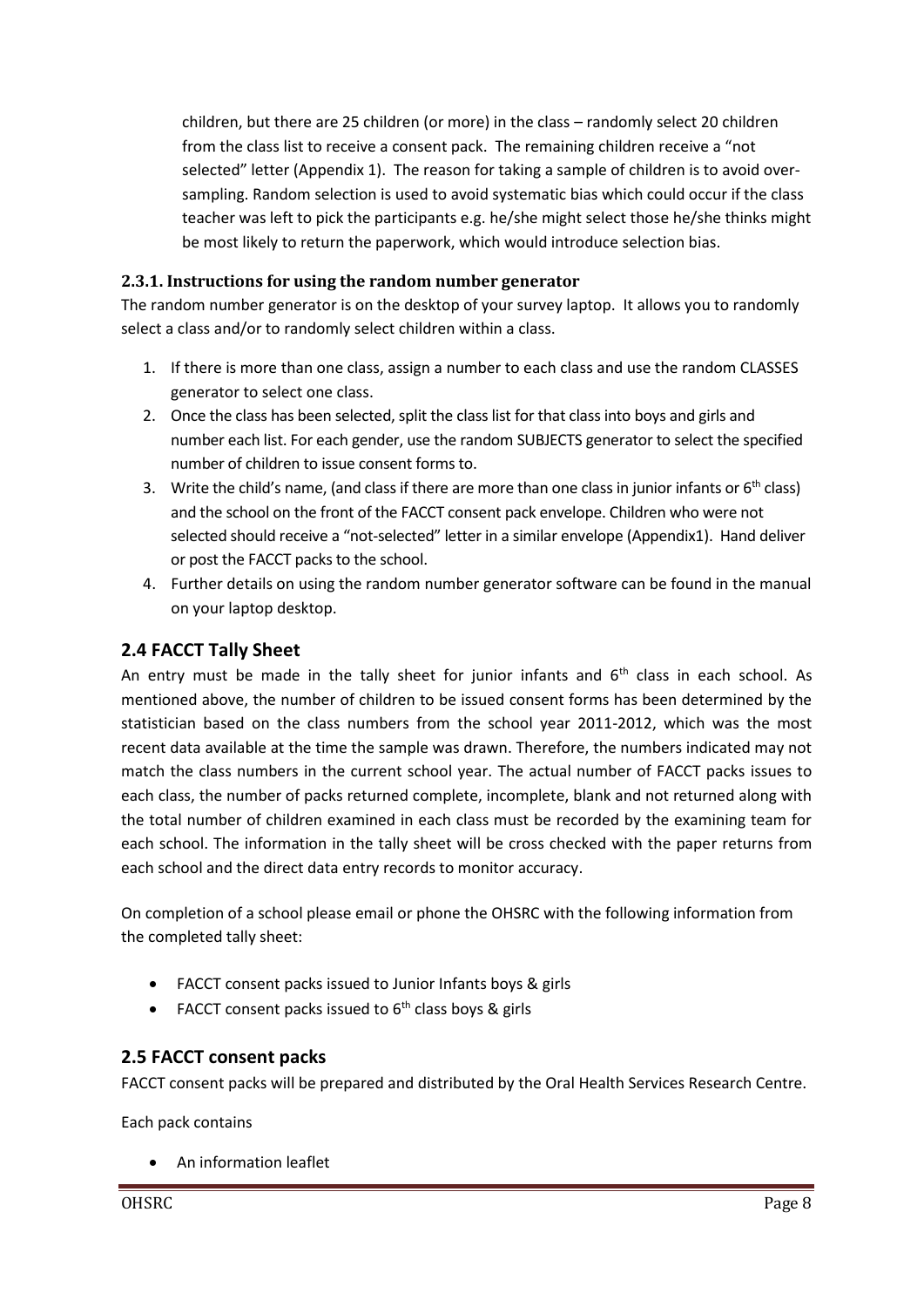- Consent form
- Residential history questionnaire
- Parent survey
- A small bottle for taking a sample of domestic tap water (Cork/Kerry only)

All but the information leaflet are barcoded with a 5-digit number– this is the child's unique subject ID. The first digit represents the class - 1= Junior Infants, 6=Sixth class. The barcodes have been assigned as follows:

|                          | Junior infants   | 6 <sup>th</sup> class |
|--------------------------|------------------|-----------------------|
| <b>Dublin</b>            | 1-0001 to 1-1999 | 6-0001 to 6-1299      |
| Cork<br>1-2000 to 1-3999 |                  | 6-1300 to 6-2999      |
| Kerry                    | 1-4000 to 1-4999 | 6-3000 to 6-4000      |

During the fieldwork please **SCAN barcodes** wherever possible. If you must type the barcode, please double check what you have entered.

The FACCT consent packs are distributed to the children in unsealed envelopes. Parents are instructed to return the envelope to the class teacher sealed.

# <span id="page-8-0"></span>**2.6 Second contact with School**

#### <span id="page-8-1"></span>**2.6.1 Site visit (if school is near to examining team location)**

NOTE: not a Friday or day before a school break.

A visit to the school to deliver the FACCT consent packs offers the opportunity to meet the personnel in the school and to assess the proposed room/area for the examinations.

- Speak to the Principal and highlight the importance of the survey for national policy. Stress that a good response rate is necessary.
- Outline the requirements for the survey (space, natural light, power sockets, and sufficient space to set up an examination area and separate area where  $6<sup>th</sup>$  class children can complete the Quality of Life questionnaire). If possible, view the room/space that the school can provide for you. Check that appropriate sized tables and chairs, adequate lighting will be available and the location of power sockets in the examination room.
- If possible, speak to teacher of each selected class about the importance of the FACCT study and the importance of obtaining a good response rate to the survey. An explanatory letter for the class teacher has been prepared and a copy can found in Appendix 2.
- Speak to the class if possible of the importance of the survey. Hand out FACCT consent packs to those pupils who have been randomly selected to participate **(please keep a record of barcode numbers (the range of barcode numbers) distributed to each class in a FACCT study notebook).** Children who were not randomly selected will receive a letter to advise parents about the random selection process and to inform them that their child was not selected. This letter is issued in the same type of envelope as the FACCT consent pack.
- Stress the importance for immediate return (next day) of all consent forms to the teacher. Speak to the class teacher about collecting the forms. Suggest that once returned, the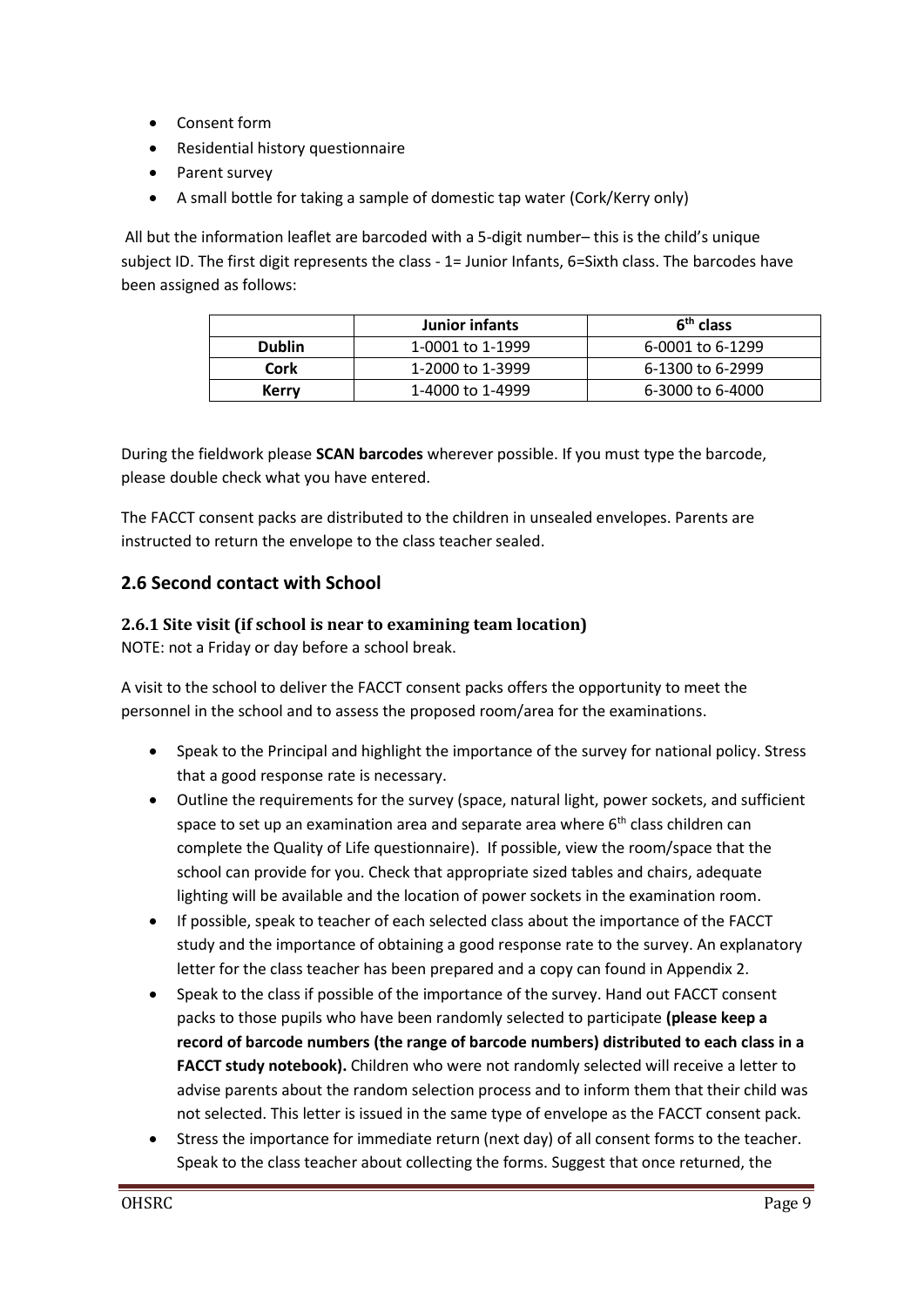forms be stored in a secure location such as in a locked filing cabinet or in the principal's office.

- Arrange a date for conduct of the clinical examination. Arrange to phone the school contact a few days before the day of the survey to check the response rate.
- It would be very helpful if the school could help to encourage a good response rate by issuing a reminder to parents (paper note, global text message or email) to return the forms.

#### <span id="page-9-0"></span>**2.6.2. Telephone contact and posting FACCT consent packs to schools.**

If it is not possible to visit the school prior to conducting the fieldwork, the examining team will have to make arrangements by phone.

- As outlined above, it is important to emphasise the importance of the study for providing up-to-date information on children's oral health that can be used to inform oral health policy.
- An explanatory letter for the class teacher has been prepared and a copy can be found in Appendix 2.
- Ask the school to distribute the FACCT consent packs early in the week to the selected children in Junior infants and  $6<sup>th</sup>$  class. If random selection is required, children not selected will receive a "not selected" letter in the same type of envelope as the FACCT consent pack **(please keep a record of barcode numbers distributed to each class).**
- Stress the importance of immediate return (next day) of all consent forms to the teacher.
- Ask the school if it is possible to send a reminder to parents to return completed consent forms using the school texting system, a paper note or email.
- Phone the school 2 or 3 days before the visit to check the number of FACCT consent packs returned. If the response rate is poor, it may be necessary to visit the school to reinforce the importance of a good response rate for the study results.

Completed FACCT consent packs should be returned by the parent in the envelope provided (sealed). The sealed envelopes should be collected by the class teacher and then stored in a secure location such as in a locked filing cabinet or in the principal's office until the examining team arrive to start the fieldwork in the school.

# <span id="page-9-1"></span>**3. Survey visit**

# <span id="page-9-2"></span>**3.1 Health and Safety**

- The examining team should adopt safe work practices and take reasonable care of their own safety, health and welfare and that of others in line with HSE Manual Handling and People handling policy when transporting equipment to and from the car to the examination room and in setting up the examination area.
- Consideration must be given to health and safety regarding the positioning of extension leads and cables to avoid slips, trips or falls. Cables of extension leads and lights must be taped down.
- Use tables and chairs of appropriate height to allow the examining team to work as ergonomically as possible to minimise strain and fatigue.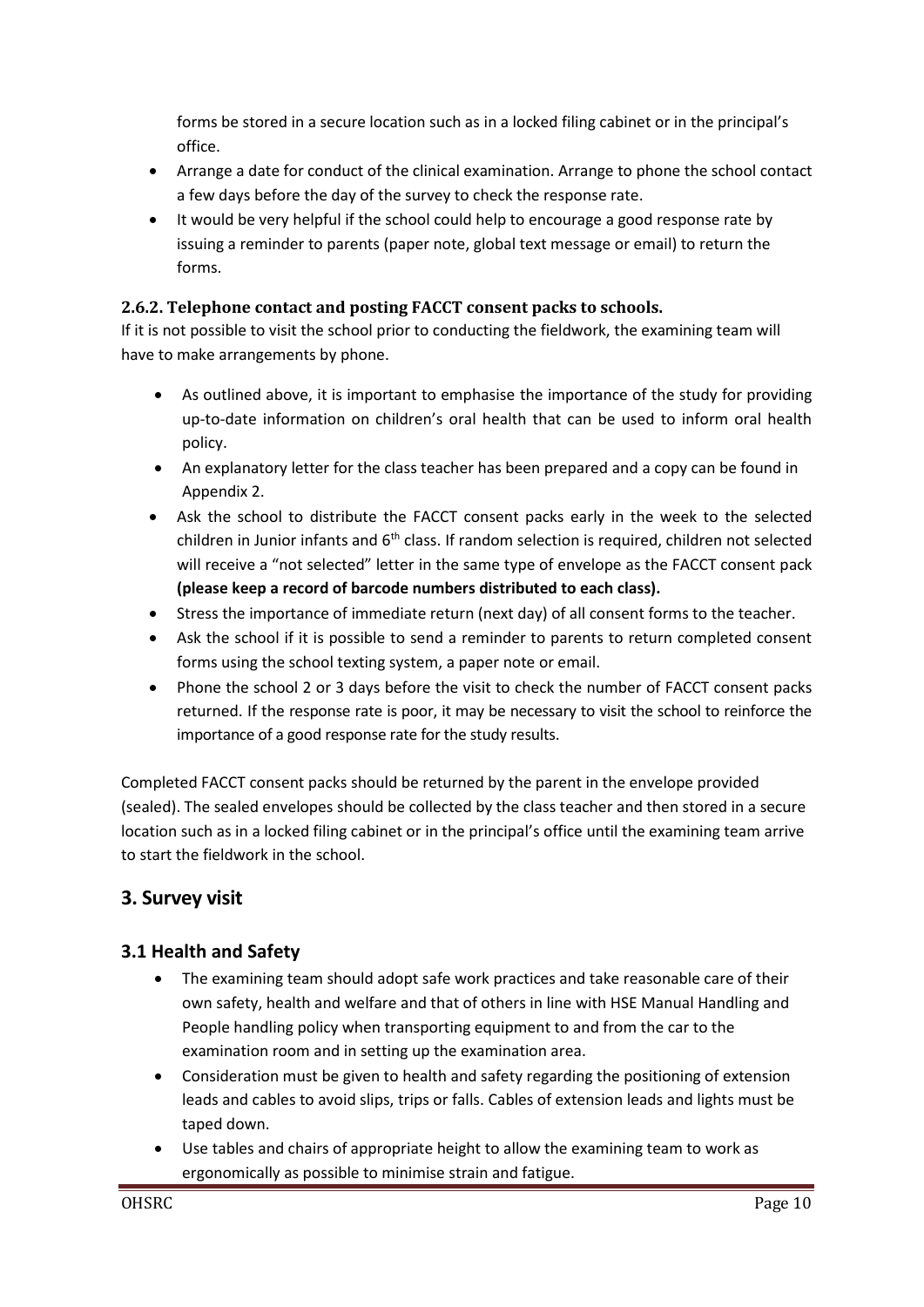The recorder should observe standard health and safety procedures when working with the direct data entry system.

# <span id="page-10-0"></span>**3.2 Check completion of FACCT paperwork**

- When the examining team arrive at the school, they retrieve the FACCT consent packs from the principal/ secretary's office.
- The examining team open the sealed envelopes for the first group of children they intend to call (suggest groups of 2, 3 or 4 depending on the space available and the maturity of the children) and check that the parental consent, child assent ( $6<sup>th</sup>$  class only) and medical history are completed and signed. Ensure that only children with all of the completed forms are asked to come for the survey.
- The examining team should decide on the most suitable way to organise the day. They can then call to the class (with the first 2, 3 or 4 checked envelopes), and introduce themselves to the teacher. If the teacher agrees, the examining team should briefly introduce themselves to the class and explain the reason they are in the school. They can then ask the teacher to send out the first 2, 3 or 4 named children.
- Confirm the child's name and age and check that it matches the completed FACCT consent pack.
- The examiner/recorder then scans the residential history questionnaire and **notes Fluoridation status on the front of the envelope** (this is a rough indicator so we can keep track of numbers of F and NF children).
- Once these checks are completed, the child's barcode is scanned from the consent form into the direct data entry system and the child's examination commences.
- Thank the child for taking part in the study and explain briefly to the child the sequence of events: first you'll measure them, then have a look at their front teeth, take a photo and then ask them to lie on the table so that you can look at all their teeth.

# <span id="page-10-1"></span>**3.2.1. Inclusion criteria**

- Completed parental consent, child assent (for  $6<sup>th</sup>$  class children) and medical history.
- Pupil in Junior infants or  $6<sup>th</sup>$  class in a selected school

# <span id="page-10-2"></span>**3.2.2. Exclusion criteria**

- No parental consent
- No completed and signed medical history (can include if completed but not signed)
- Children who are unable or unwilling to participate on the day
- Children with any medical condition that would mean their participation in the study would pose a risk to their health or wellbeing.

# <span id="page-10-3"></span>**4. Equipment**

See Appendix 4

# <span id="page-10-4"></span>**5. Infection Control**

Standard cross infection control measures will be observed. A log of waste delivery must be maintained by each team. A copy of this log will be distributed to each team by the OHSRC. (See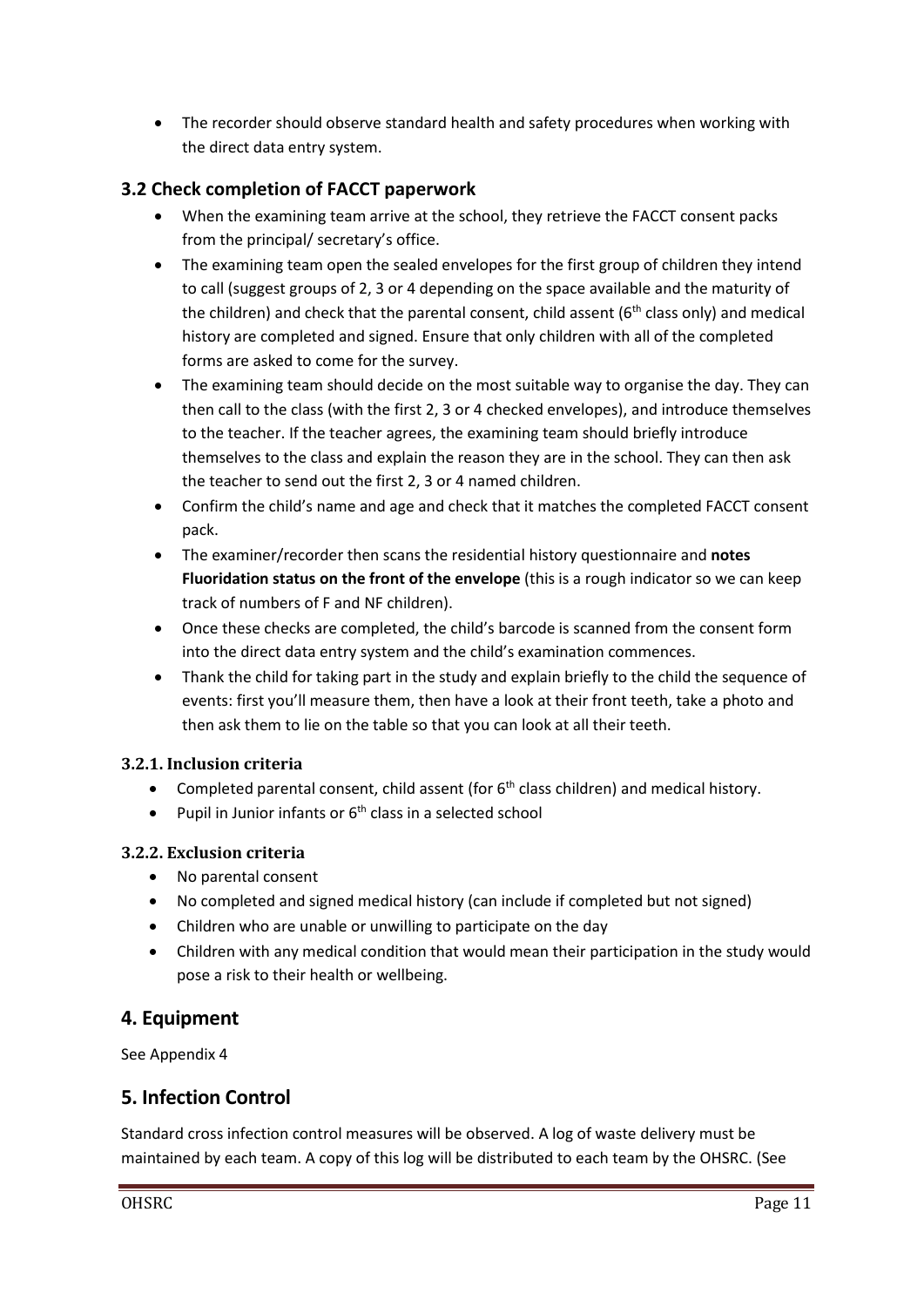Appendix 8 for further Information on setting up an exam station and handling, transporting and disposing of waste)

- Wash hands prior to commencing examinations in the school. If hand washing facilities are not available, apply an alcohol hand rub using the recommended technique. (http://www.hse.ie/eng/services/healthpromotion/handhygiene/).
- Change non-latex gloves before each examination.
- Change face masks once every hour, at least or sooner if moist.
- Place a disposable paper sheet under each set of instruments and change between subjects.
- Wipe light handles with disinfectant wipes between subjects.
- Place piece of tissue roll in the head area of the foam camping mat during the caries examination and change after each child.
- Wipe protective glasses with disinfectant wipes between subjects.
- Dispose of used mirrors and probes in the sharps container.
- Ensure the aperture of the sharps container is returned to the closed position after disposal and for transportation.
- Dispose of used gloves, cheek retractors, alcohol wipes, tissues, clinical sheets and headrest covers in a clinical disposal plastic bag (yellow bag).
- Return all waste to the dental clinic for disposal.
- Please keep a record of generation and disposal of yellow waste bags and sharp bins in accordance with current HSE standard operating procedures and guidance on the collection, transport and disposal of healthcare risk waste.

# <span id="page-11-0"></span>**6. Sequence of activities in the school:**

## **The QoL questionnaire must be completed before the clinical examination.** The sequence of activities must be standardised across all teams.

#### **Tips for maintaining the correct order of QoL and clinical exam:**

- While examining the junior infants, keep a steady stream of 6th class children completing the QoL ahead of their clinical examinations. Alternatively towards the end of the junior infants exams start the 6th class children on the QoL questionnaire so they will be ready to start their clinical exam as you finish with the Junior Infants.
- Set up the QoL computer first thing in the morning and get the first 6th class child to start completing the QoL while the teams sets up for the clinical examination. The first child then progresses to the clinical examination while another child commences the QoL and this linear flow continues through the day.
- Remember that the children need to be given the instructions for completing the QoL questionnaire to read while waiting for their turn on the laptop. These instructions are part of the validated questionnaire and children must have enough time to read and understand them before being asked to complete the electronic questionnaire.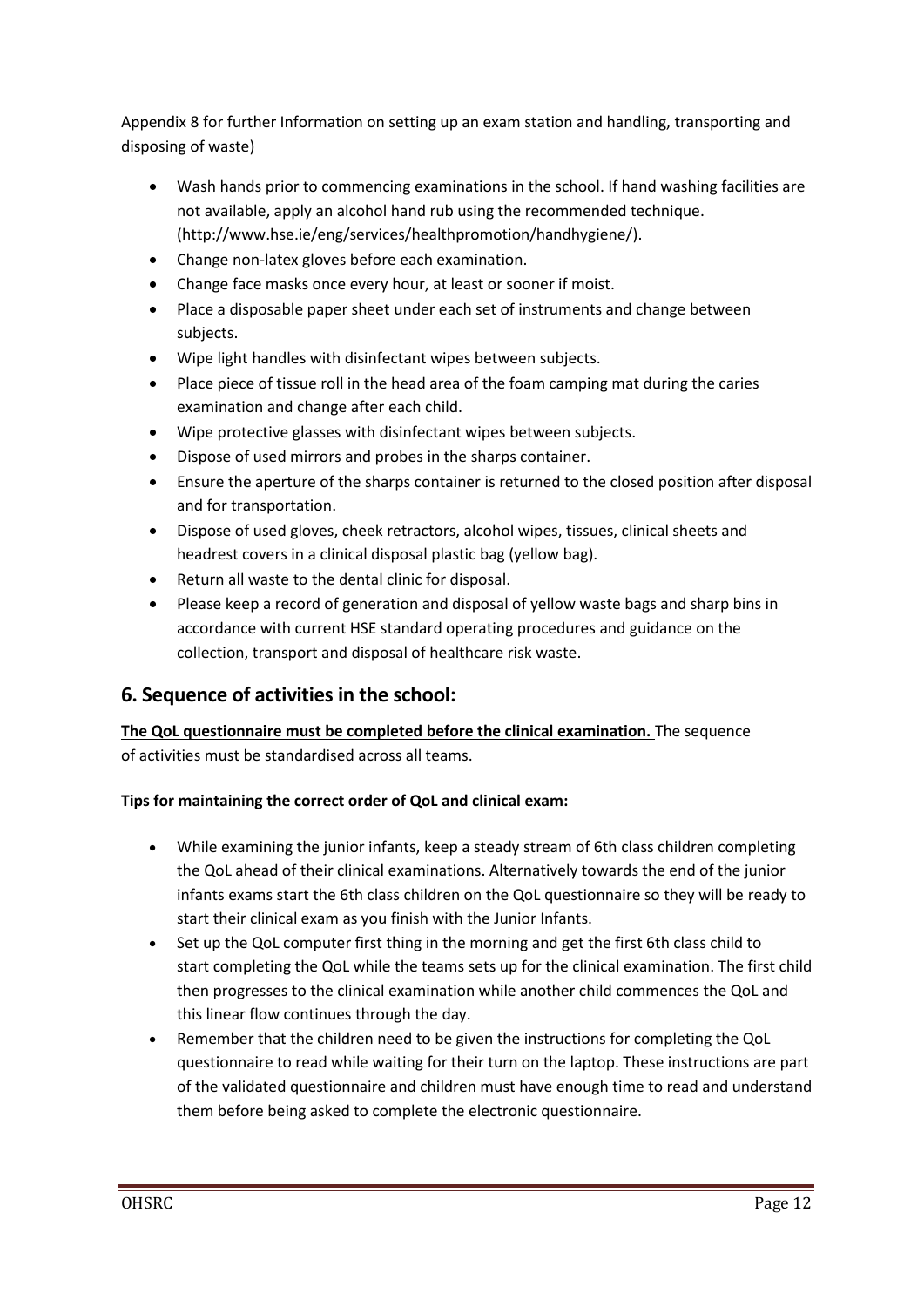# <span id="page-12-0"></span>**7. Child Oral Health-Related Quality of Life (COHRQoL) and oral health**

## **behaviours questionnaire:**

- **Check that the child's consent form is signed before they commence the COHRQoL/health behaviours questionnaire.**
- The child oral health-related quality of life and oral health behaviours questionnaire should be completed on the dedicated secure laptop, before the clinical examination
- Scan the child's barcode into the device
- A member of the examining team should be available to assist any child who needs help with completing the questionnaire.
- The laptop should at all times remain in view of the fieldworkers, or another responsible adult (e.g. teacher, SNA)
- If parents are unwilling to have their child complete the survey on computer, provide the child with a paper version of the questionnaire for completion prior to their clinical examination.
- Paper versions of the survey should be used should insurmountable issues arise in relation to the laptop on a particular day, or in the case of a power cut. **Paper versions of the OHRQoL questionnaire and the clinical recording sheet will be made available for printing.**

# <span id="page-12-1"></span>**8. Clinical examination**

**Non-latex gloves will be used to examine all children.**

#### <span id="page-12-2"></span>**8.1 Order of examination:**

#### **12-year-olds:**

The clinical examination will be conducted in the following order:

- Height
- Weight
- Self-perception of enamel opacities
- DDE (Developmental Defect of Enamel)
- Dean's Index
- Photograph of anterior teeth (wet and dry)
- Index of Orthodontic Treatment Need aesthetic component (IOTN)
- Caries

#### **5-year-olds:**

The clinical examination will be conducted in the following order:

- Height and Weight
- Caries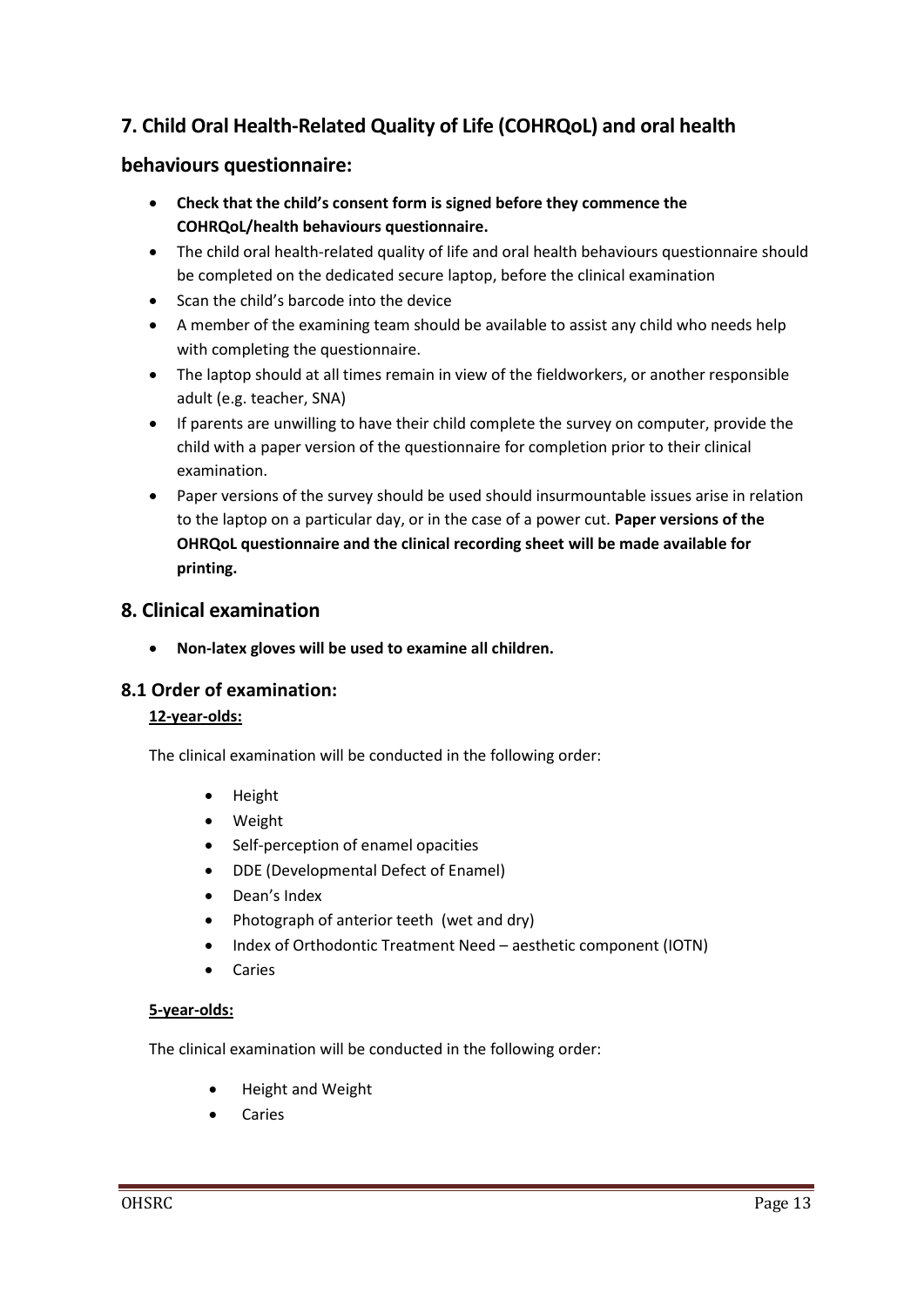## <span id="page-13-0"></span>**8.1.1 Height and Weight (all ages):**

The weighing scales will be calibrated using 75kg calibration weights in Cork by the OHSRC prior to the commencement of the study.

- Place a paper tissue on the weight and height scales and change between subjects
- Measurements of weight and height should be taken in a sensitive and confidential manner.
- Measurements (particularly weight) should not be read aloud. Note the reading on a note pad for entry into the direct data entry system

#### **Height**

- 1. Wipe head part of the measure with alcohol wipes between subjects
- 2. Ask child to remove their shoes
- 3. Hairstyles should allow height measure to fit comfortably on head. If necessary, ask the child to adjust their hairstyle to allow height measure to fit comfortably on head.
- 4. Stand with heels together against backstop
- 5. The spine at pelvis and shoulder level should touch the upright
- 6. Stand as tall as possible, unsupported and clear of any furniture
- 7. Position head in Frankfurt Plane position (i.e. the lower border of the left orbit and the upper margin of the external auditory meatus are horizontal)
- 8. Place measure on head
- 9. Ask child to take a deep breath in during the measurement
- 10. Record height in cms to one decimal point
- 11. Repeat to check accuracy

#### **Weight**

- 1. Ask child to remove any excess clothing e.g. overcoats etc
- 2. Remove shoes
- 3. Empty pockets containing keys, money, coins etc
- 4. Remove any heavy jewellery
- 5. Scales viewfinder should read (0.0) kgs
- 6. Instruct child to stand on scales free of any objects and walls etc.
- 7. Record weight to one decimal point in kgs

#### <span id="page-13-1"></span>**8.1.2 Self-perception of enamel opacities (age 12 only)**

Measurement of self-perceived enamel opacities will be recorded according to the procedure outlined in NHS Dental Epidemiology Programme Oral health survey of 12 year old children, 2008/9 National Protocol *(www.nwph.net/dentalhealth/)*

**ALL** 6th class children must be asked **questions 1 AND 3**; **ONLY ask question 2** if they respond **'Yes' to question 1**. Please remember the questions must be asked **EXACTLY** as shown in the coding sheet and manual; do not change the wording.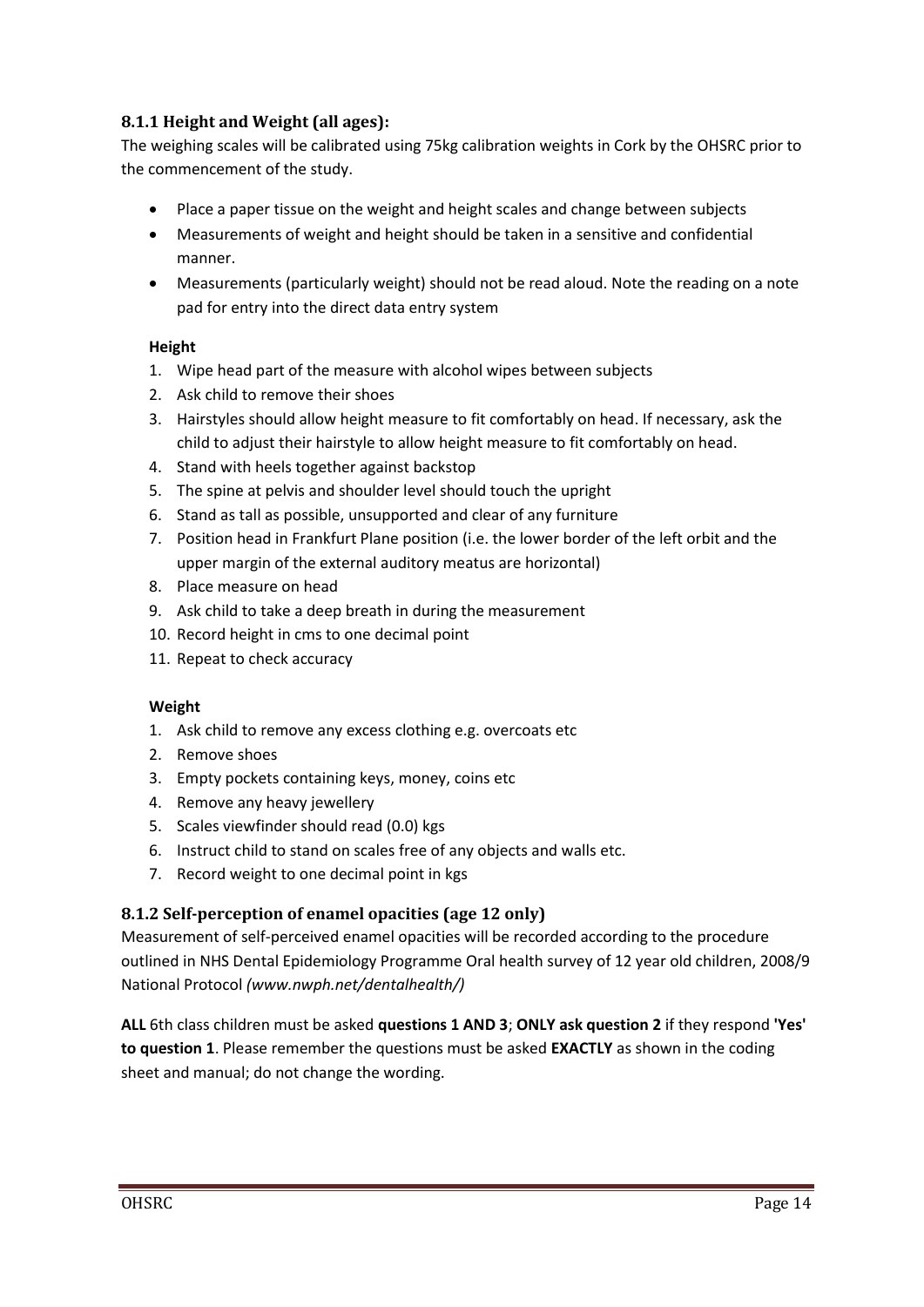| <b>Question</b>                                    | Response                                       |
|----------------------------------------------------|------------------------------------------------|
| "Do you have any white marks on your front         | Yes/No/Don't know is entered into the clinical |
| teeth that won't brush off? "                      | record                                         |
|                                                    | NOTE: if the child answers 'NO' to this        |
|                                                    | question, skip to question 3.                  |
| For those who say "Yes", the examiner then asks:   | Yes/No/Don't know is entered into the clinical |
| "Does the appearance of these white marks          | record                                         |
| bother you?"                                       |                                                |
|                                                    |                                                |
| The examiner shows three sets of photographs       | Photograph set N / Photograph set              |
| showing groups of teeth with varying types of      | S/Photograph set A /Don't know.                |
| appearance.                                        |                                                |
|                                                    |                                                |
| All children are then asked "Thinking about white  |                                                |
| marks on teeth, do you think your front teeth      | You will be provided with a laminated copy of  |
| look more like those in this group, or the ones in | the images.                                    |
| this group, or this group?"                        |                                                |
|                                                    |                                                |

## <span id="page-14-0"></span>**8.1.3 Developmental Defects of Enamel (DDE) (age 12 only)**

(Teeth with bands/with bonded braces to be excluded)

#### **Introduction:**

The index tooth surfaces to be examined are the labial surfaces of the maxillary first pre-molar, canine and incisor teeth. You are **not** required to score DDE on lower 6s. *Reminder: recorders should enter X (excluded) as the code for both teeth in the data entry program.*

Three basic defects are recorded, demarcated opacities, diffuse opacities and hypoplastic defects. If any defects do not fall into these categories they should be scored as other defects.

The extent of defect is measured in increments of thirds. Colour images will be used as part of the training material.

Opacity is defined as a qualitative defect of enamel identified visually as an abnormality in the translucency of enamel. It is characterised by a white or discoloured (cream, brown, yellow) area but in all cases the enamel surface is smooth and the thickness of enamel is normal, except in some instances when associated with hypoplasia.

#### **Clinical examination DDE**

- Teeth will not be cleaned prior to the examination except for the removal of food debris with a cotton wool roll if necessary.
- Natural light will be used to examine the upper index teeth  $(1.4 2.4)$ .
- The subject should be examined in the upright position, with the examiner facing the subject with his or her back to the light (window).
- When inspecting the teeth, the examiner should move their line of vision around. This approach will help to overcome the variability in recording due to angle of inspection and specular reflection.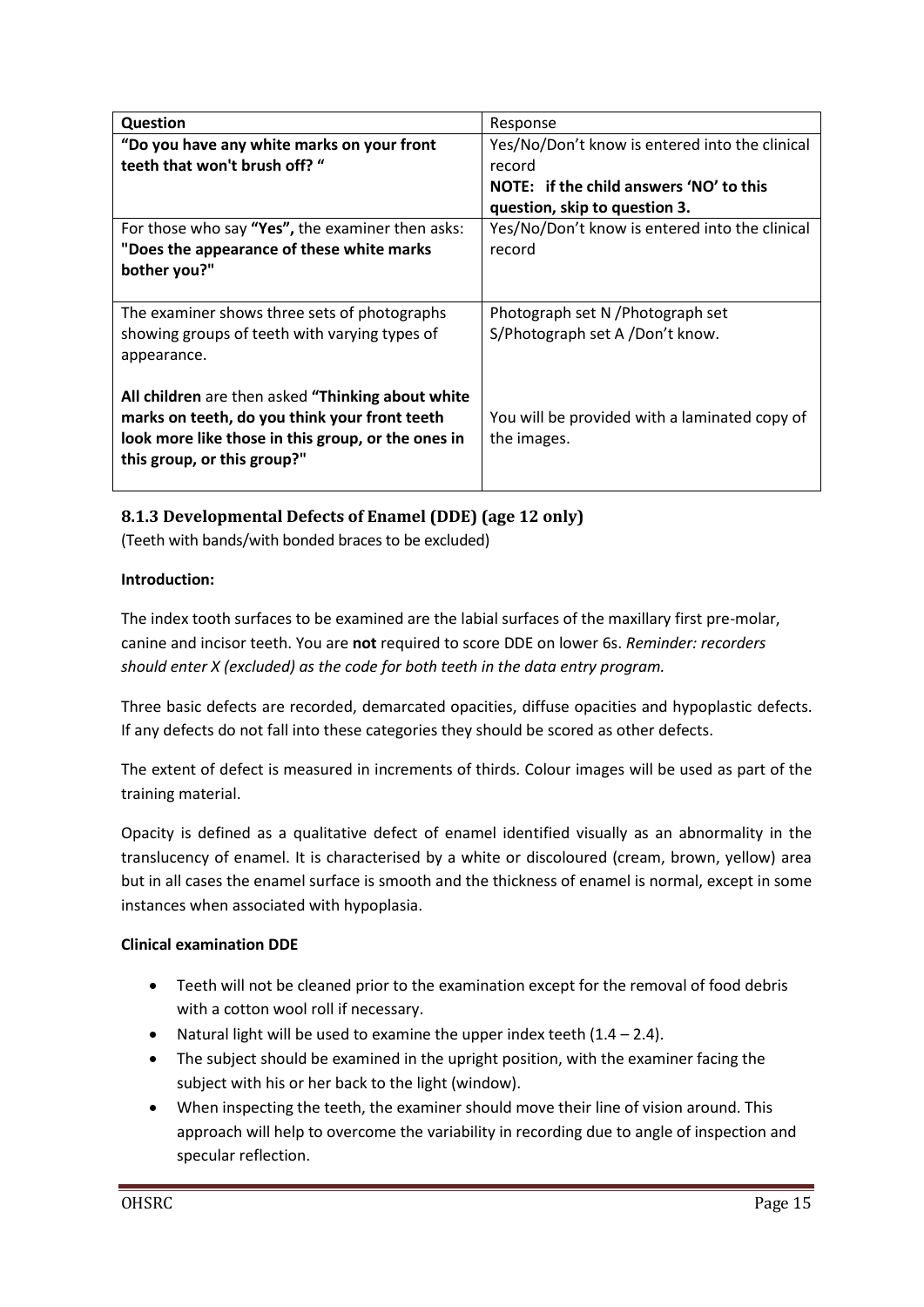- The teeth will be examined wet at the time of examination. This approach allows recording of the usual appearance of the teeth. Ask the child to lick their teeth if you find that they are drying out.
- The recorder will initiate the examination by calling out first tooth and the surface to be examined, i.e. "upper right maxillary first premolar labial".
- The designated surface of the Index Tooth should be inspected visually for defects.
- If a hypoplastic area appears to be present it should be tactilely explored with a CPE probe to confirm the abnormality of enamel contour.
- Diagnosis will usually be readily evident where a defect is obvious. However, in other instances the most difficult decision will be whether or not an abnormality is present i.e. the examiner may be unsure whether the enamel is defective or fully within the range of normal. When in doubt the tooth surface should be scored normal. Similarly where defects are obviously not developmental in origin i.e. white spot caries, they should be scored normal. Where an abnormality is obviously present but cannot readily be classified into one of the listed categories of defects, it should be scored 'other' defect.
- Disregard any single defect on a surface which is less than 1 mm at its greatest width. However, record defects whose total greatest width is greater than 1 mm.
- Defects of the same type show considerable variations and it is essential they be classified with respect to the definition of the DDE Index.
- A surface is present and examined for defects provided any part of the surface has penetrated the oral mucosa. In the case of a partially erupted tooth, score the surface present as normal unless there is a defect on the erupted portion. If the patient is wearing a fixed orthodontic appliance exclude the patient from examination.
- If more than two defects occur on a surface, the two defects affecting the greatest area will be scored. For the "extent" section the total area affected by all types of defects will form the basis of the assessment.

#### **The codes for the DDE can be found in Appendix 5**

#### <span id="page-15-0"></span>**8.1.4 Dean's Index (age 12 only)**

(Teeth with bands/with bonded braces to be excluded)

- The subject should be examined in the upright position, with the examiner facing the subject with his or her back to the light (window).
- Natural light is to be used.
- Note the distribution pattern of any defects and decide if they are typical of fluorosis i.e. the defects in the questionable to mild scores (the most likely to occur) may consist of fine white lines or patches usually near the incisal edges or cusp tips. They are paper white or frosted in appearance and tend to fade into the surrounding enamel. They are of a generalised nature and there is usually a definite tendency to bilateral distribution. The premolars and second molars are most frequently affected followed by the upper incisors. The mandibular incisors are least affected.
- If fluorosis is present then decide on the two most severely affected teeth. Dean's Index is scored on the condition of these two teeth. If the two teeth are not equally affected score on the less affected.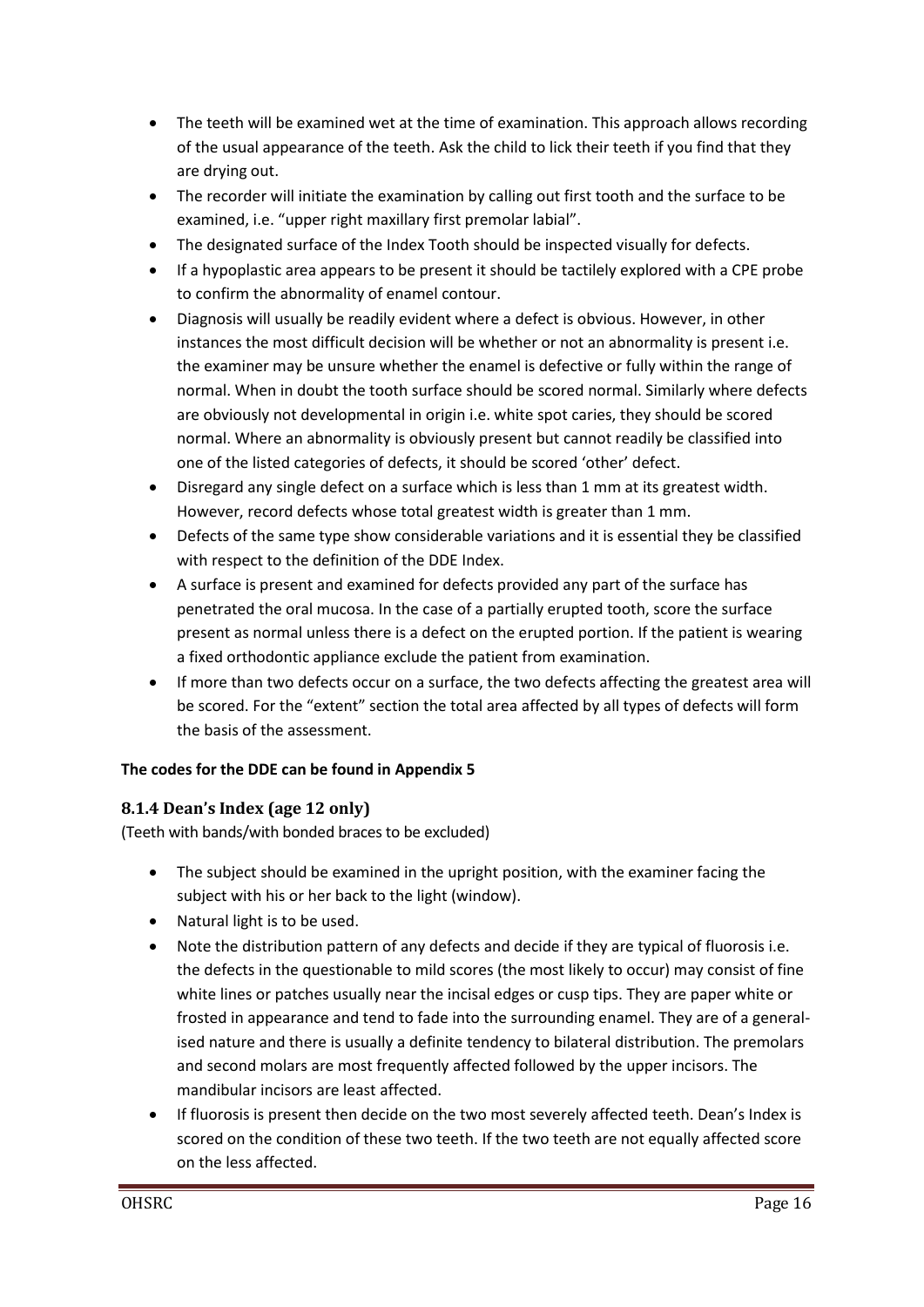When scoring, start at the higher end of the Index i.e. severe, and eliminate each score until you arrive at the condition present. If in any doubt the lowest score should be given.

#### **Criteria for Dean's Classification System for Dental Fluorosis can be found in Appendix 6.**

#### <span id="page-16-0"></span>**8.1.5 Photograph of anterior teeth (age 12 only)**

Two photographs of the incisors will be taken for each subject. The digital photograph provides a permanent record of the appearance of the teeth and will be available for validation of the clinical examination post hoc. The images will also be read by a researcher blind to the child's fluoridation status. This will help to minimize subjectivity within the grading of fluorosis of the anterior teeth and will increase the quality of the data.

The teeth will be photographed 'wet' to record the appearance of the teeth under normal conditions and 'dry' to allow detection of fluorosis at the very lowest levels of severity.

Photographs will be taken of the incisor teeth of all children, except where the following exclusion criteria apply:

- fixed orthodontic appliance present,
- severe ulceration of lips or oral mucosa,
- inability to comply with protocol,
- those showing anxiety or reluctance to comply with protocol.

If a photo cannot be taken for any of the reasons above, please stick the barcode into the photo log book and note the reason that no photo was taken.

The camera is a Canon EOS 1100D with a Sigma 105mm macro lens and Sigma EM140-DG macro ring flash for even lighting.

Always wear the camera strap around your neck when taking the photos to minimise the risk of dropping the camera, and keep your elbows tucked into your chest to support the weight of the camera and reduce shake. Hold the camera with one hand under the body of the camera and the other hand under the macro lens, taking care not to turn the lens focus ring.

Camera settings have been fixed by the OHSRC as follows:

- Manual focus
- Shutter 1/125
- F 18
- Magnification Ratio 1:1.5 (0.35 m)

Do not adjust any of these settings and take care not to turn the focus ring on the lens. [Note: If the focus ring has inadvertently turned, realign the white bar with the yellow numbers 1:1.5 or white numbers 0.35].



To get the teeth in focus, lean your body towards and away from the subject until the incisor teeth appear sharp and in focus.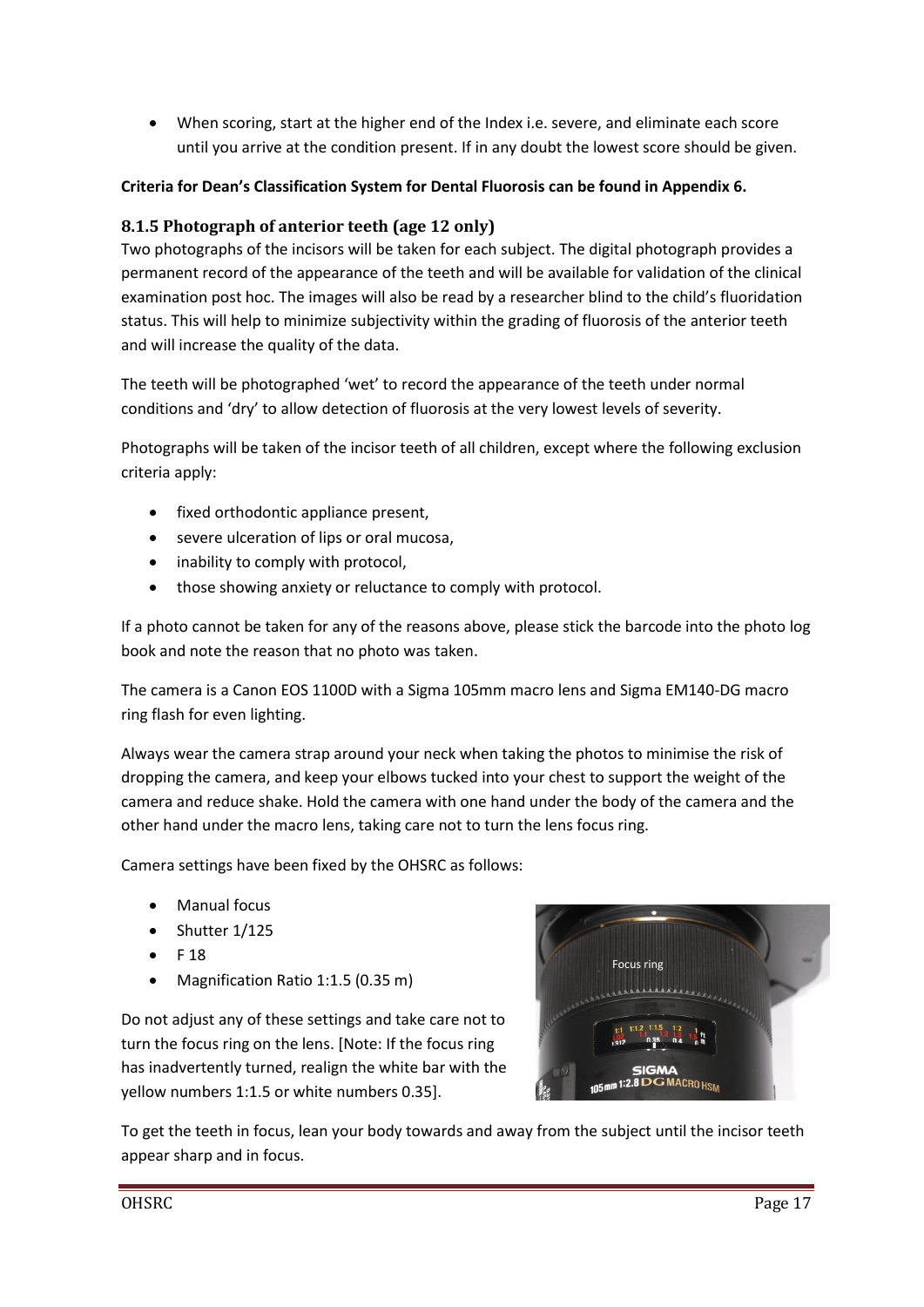Both flash and camera will go into power save/standby mode if they are left idle for some time. If you activate the camera by half-pressing the button used to take photos, the flash should also be reactivated.

#### 8.1.5.1 **To Assemble the Camera**

1. Ensure the flash is turned off, slide the flash onto the body of the camera and tighten ("lock")

- 2. Remove the lens cap
- 2. Screw on the flash adapter ring to the lens

3. Press in two black buttons on the sides of the ring flash to attach it to the adapter ring on the lens (bright side out), keeping the Sigma label at the 12 o'clock position

4. Turn on flash, and then turn on camera

Ideally, ambient lighting should be even and without strong light sources such as windows and overhead lights (i.e. close blinds and turn off lights where appropriate). Strong sources of ambient lighting cause reflections in the photographs and makes grading of fluorosis more difficult.





#### <span id="page-17-0"></span>**8.1.6 Photographic procedure**

- **Take a photo of the child's barcode.**
- Set the top LCD timer to count up to 8 seconds and the middle LCD timer screen to count up to 60 seconds in the second section. Do not start the timer.
- Seat the child and give them sunglasses to protect their eyes from the camera flash
- If the child has a lot of plaque on their front teeth, this should be wiped off with a cotton wool roll prior to the photograph being taken.
- Position the child's head so that the labial surfaces of the central incisors are perpendicular to the floor.
- Check that the child can place their teeth edge to edge or as close to the same vertical plane as far as possible. The child is also instructed to keep their tongue curled up or away from their front teeth while adopting this position.
- Apply Vaseline to the child's lips if they are very dry
- Tell the child you are going to retract the lips and gently insert the lip and cheek retractor.
- Ask the child to adopt the edge-to-edge position
- Keep the teeth moist by wiping them with damp cotton wool at approximately 5 second intervals for approximately 20 seconds. The damp cotton wool rolls should be placed in a small disposable plastic cup to avoid cross infection. The cup and cotton wool rolls are disposed of in the yellow clinical waste bag.
- The camera field should capture the area of the upper and lower incisors only. The child's face should never be included in the image.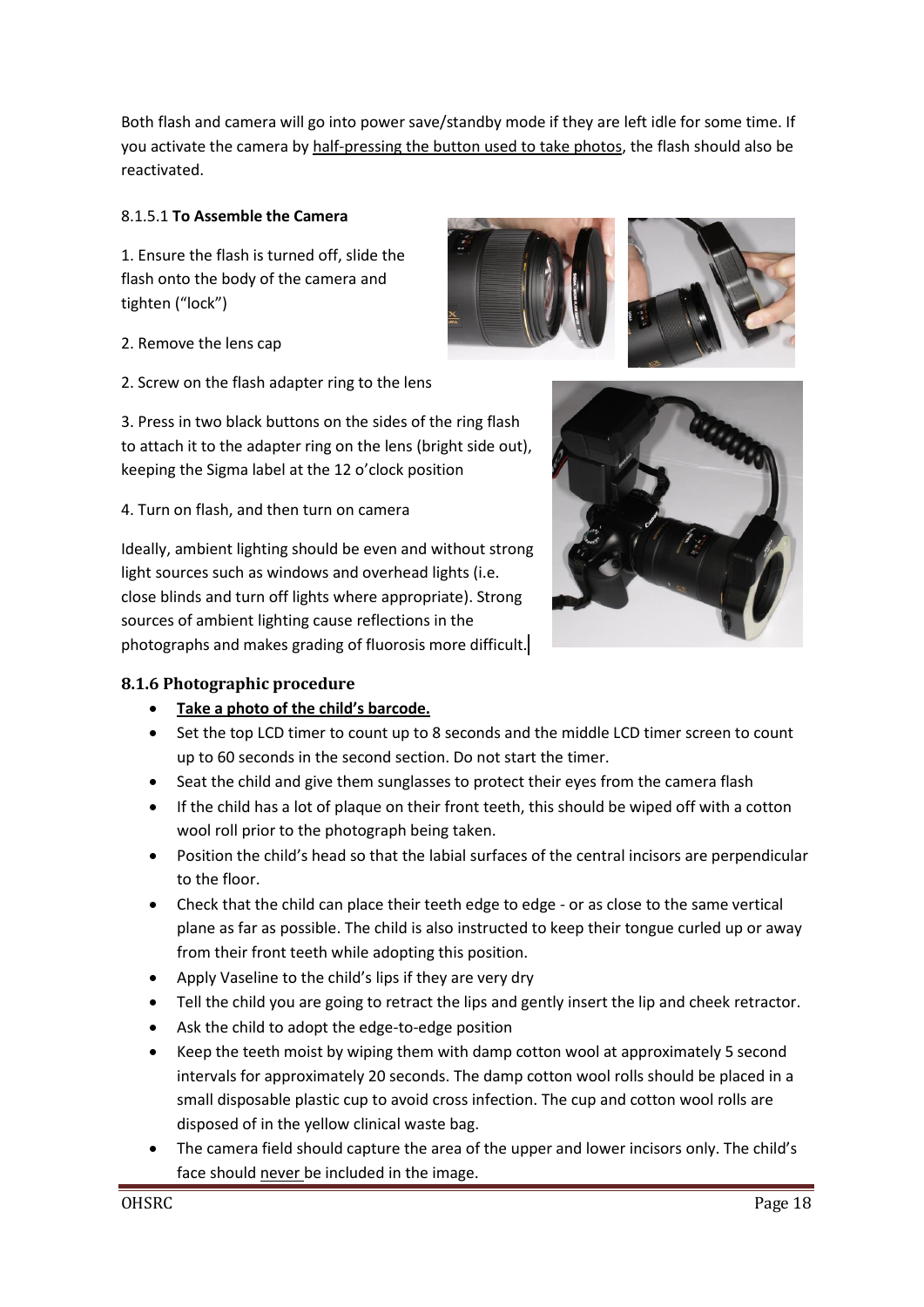- The photographs are taken at approximately 30 $\degree$  above the incisal edge of the tooth to reduce lip shadow. In practice, this is a subjective assessment and where doubt occurs, the examiner should bear in mind that it is better to over-estimate the camera angle and be slightly steeper. The angle of the camera will be expected to fall between 30 $^{\circ}$  and 45 $^{\circ}$ above the incisal edge of the tooth.
- The plane that coincides with the interproximal surface between the two upper central incisors is the plane in which the camera is held. The examiner is aware that adopting a body position either to the left or right of this plane will affect the positioning of the camera. The point of focus should be within the incisal 1/3 of the anatomical crown
- While the examiner focuses the camera, the teeth are kept moist with wet cotton wool rolls as described above. When the photographer is ready, he/she gives the signal and the recorder **stops wetting the teeth,** starts the timer and stands back to allow the examiner to prepare to take the photo while counting the seconds 1, 2 3, 4 etc.
- The first photograph should ideally be taken at 8 seconds from the ready signal (acceptable error plus or minus 2 seconds).
- When the flash goes off, the assistant records the time in seconds (6, 7, 8, 9, or 10) as displayed on the count up clock, in the photographic log book.
- If the photographer is not satisfied with the photograph taken they will need to re-wet the teeth again (i.e. moisten the teeth by wiping them with damp cotton wool at approximately 5 second intervals for approximately 20 seconds…. and then take the repeat photograph ideally at 8 seconds from the ready signal (acceptable error plus or minus 2 seconds).
- The teeth are now dried with cotton wool roll, and the timer continues to count up to 60 seconds. The used cotton wool rolls should be placed in the small plastic cup and disposed of in the yellow clinical waste bag.
- The second photograph should be taken at 60 seconds from the ready signal (i.e. approx 52 seconds after the 'wet' photograph).
- When the flash goes off, the assistant records the time in seconds as displayed on the count up clock, on the child's envelope.
- If the photographer is not satisfied with the photograph they will need to retake the photograph again after drying the teeth for 60 seconds as above.
- Once the photographs have been taken **take another photo of the child's barcode.**
- The child's barcode, number of photographs taken at 8 and 60 seconds and any difficulties encountered in taking the photographs will be noted in the photographic log book. This will act as a failsafe for linking the clinical photos to the child.

If the examiner makes a mistake, e.g. by taking a photograph of the child's teeth without a prompt, this is logged in the photographic log book. Where such an error occurs, then there may be three or possibly four photographs for that subject. Do not delete the photos. If needs be, write on a separate piece of paper e.g. "error in previous photo" and photograph this statement before taking the subsequent photograph.

Any difficulties with child co-operation during the photographs and any difficulties relating to the camera or other equipment are noted in the photographic log book by the assistant.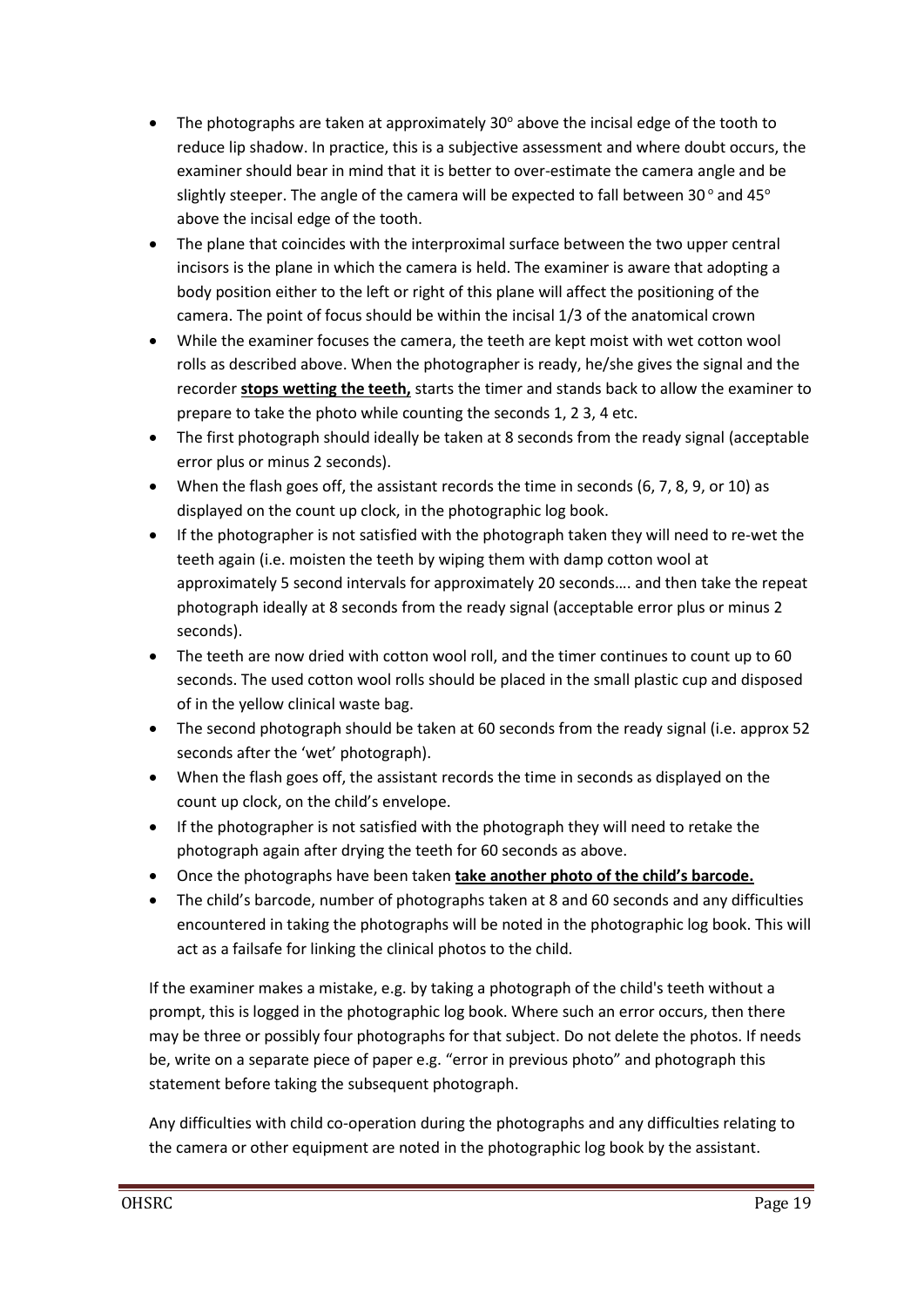Where the examiner is unsure about the exposure of the timed photographs, a repeat photograph is taken. When a repeat photograph is taken, the time of the repeat exposure is noted in the photographic log book.

#### 8.1.6.1 **Photographic log book:**

A photographic log book will be distributed to each team by the OHSRC.

#### 8.1.6.2 **To Disassemble the Camera**

Reverse of 8.1.5.1 above i.e.

- 1. Turn camera off, turn flash off.
- 2. Press the two black portions of the flash together to release ring flash.
- 3. Unscrew the flash from the body of the camera (un-"lock").
- 4. Unscrew the flash adapter ring from the lens and reattach the lens cap onto the lens.
- 5. Place camera and flash + adapter ring in their respective separate bags.

#### 8.1.6.3 Quality control

- The image should ideally include upper and lower canine to canine teeth but at a minimum should include upper and lower incisors.
- Try to centre the image on the mid line, tuck your elbows into your body to steady the camera.
- Remember to ask the child to bite edge to edge.
- Too steep an angle may result in the child's nose being visible in the frame and foreshortening of the upper incisors-check the image and adjust your angle if necessary.

## <span id="page-19-0"></span>**8.1.7 Index of Orthodontic Treatment Need (IOTN) – Aesthetic component (6th class only)**

The IOTN has two components which independently measure the need for orthodontic treatment based on aesthetic grounds and dental health grounds.

In the FACCT study, only the aesthetic component will be used to control for impact on quality of life and on perceptions of aesthetics that are due to malocclusion rather than caries or fluorosis.

The Aesthetic Component of the IOTN is measured as follows:

The child is seated upright and the examiner views the teeth from in front of the child. A set of ten special colour photographs will be used to gauge the Aesthetic Component.

a) The anterior teeth should be rated on their dental attractiveness as seen. Stained teeth, enamel fractures and gingival inflammation should be ignored.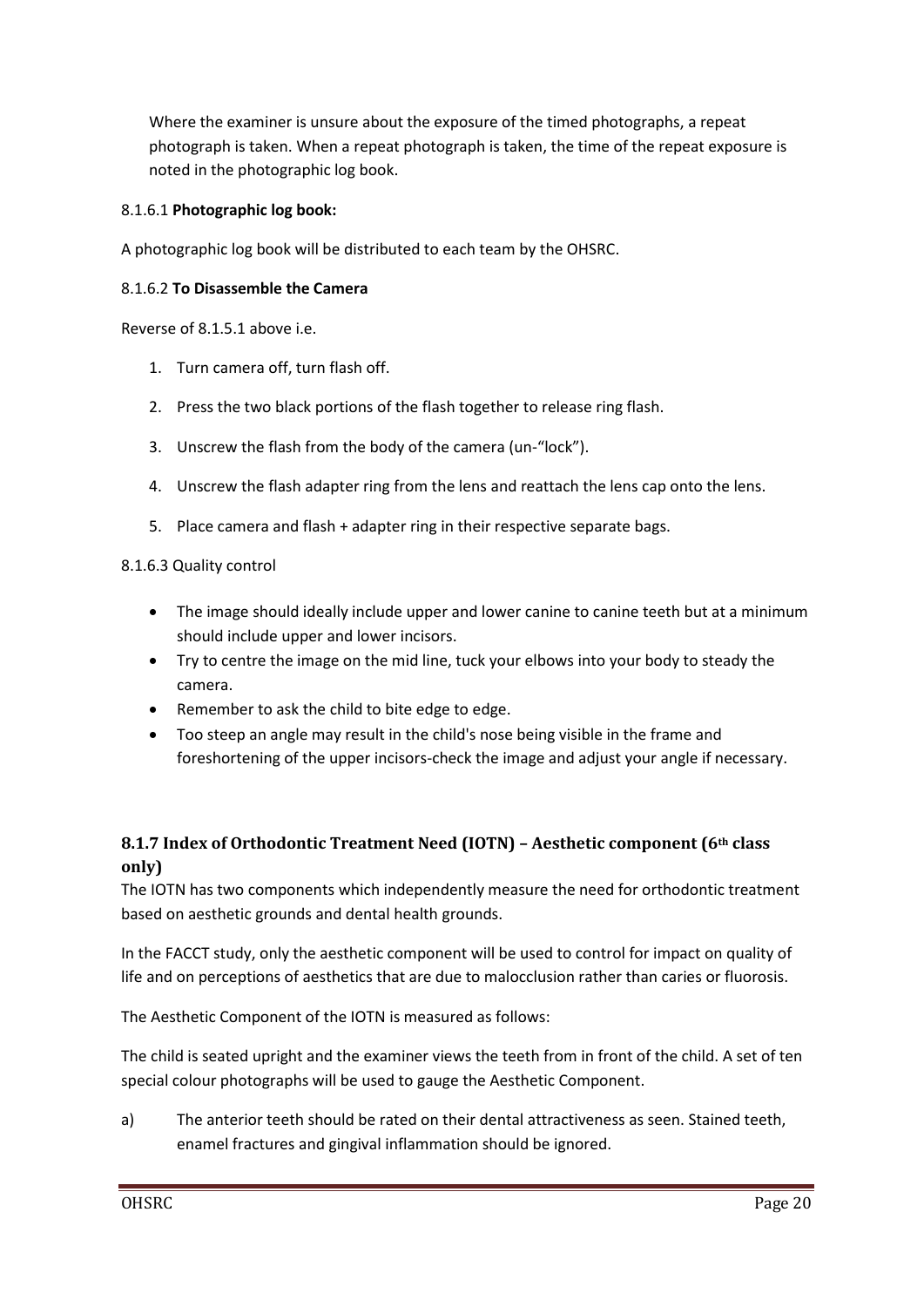b). Ask the subject to close together on their back teeth. Then retract the lips to expose the anterior teeth. The dental attractiveness is then rated using the 10-point Aesthetic Component scale, a copy of which will be provided to each examining team.

c). The anterior teeth should be rated by the examiner on their dental attractiveness as seen. When using the Aesthetic Component scale, a ranking should be awarded for overall dental attractiveness, rather than specific morphological similarity to the photographs.

**Grades 1-4** represent no need for orthodontic treatment**.** 

**Grades 5-7** represent a borderline need.

**Grades 8-10** represent a definite need for orthodontic treatment on aesthetic grounds.

#### <span id="page-20-0"></span>**8.1.8 Clinical recording of dental caries (All ages)**

(Children undergoing fixed orthodontic treatment: Exclude surfaces that are banded/covered including surfaces with bonded orthodontic brackets)

The examination for caries is largely a visual one.

Each child is asked to lie on a table covered with a foam camping mat with a clean disposable head rest cover under their head. Remember that all children **must be examined for caries lying on a table**. We need to do this so that our data are standardised and are comparable. If you wish you may suggest that children are asked to wear their school tracksuit the day the examining team visits.

The teeth are examined wet and a CPITN probe is used to remove food debris. The CPITN probe may also be used to confirm cavitation.

Dental caries is recorded at the dentine level (cavitated and non-cavitated).

Lighting is provided by a portable dental light source ('Daray' lamp). The light is clamped to the table in a position that will enable it to be angled towards the mouth. The teeth are be examined wet and a CPITN probe used to remove food debris.

The examiner should commence examinations on the upper right, upon the call of the upper right 7 by the recorder. He/she should call the status for each tooth or space following the recorder's call, from the upper right 7 (tooth number 1.7) continuing to the upper left (tooth number 2.7). The examiner should then call the status for each lower tooth or space beginning at the lower left 7 (3.7) and proceed to the lower right 7 (4.7). It should be noted that although the FDI international system of numbering teeth has been used the recorder may call 7,6 ,5 etc. to retain simplicity without causing confusion. The examiner may have to use clinical judgement regarding tooth morphology, and take into account the subject's previous dental history if doubt exists as to the correct notation for a particular tooth.

**Tooth presence codes and crown condition status codes can be found in Appendix 7**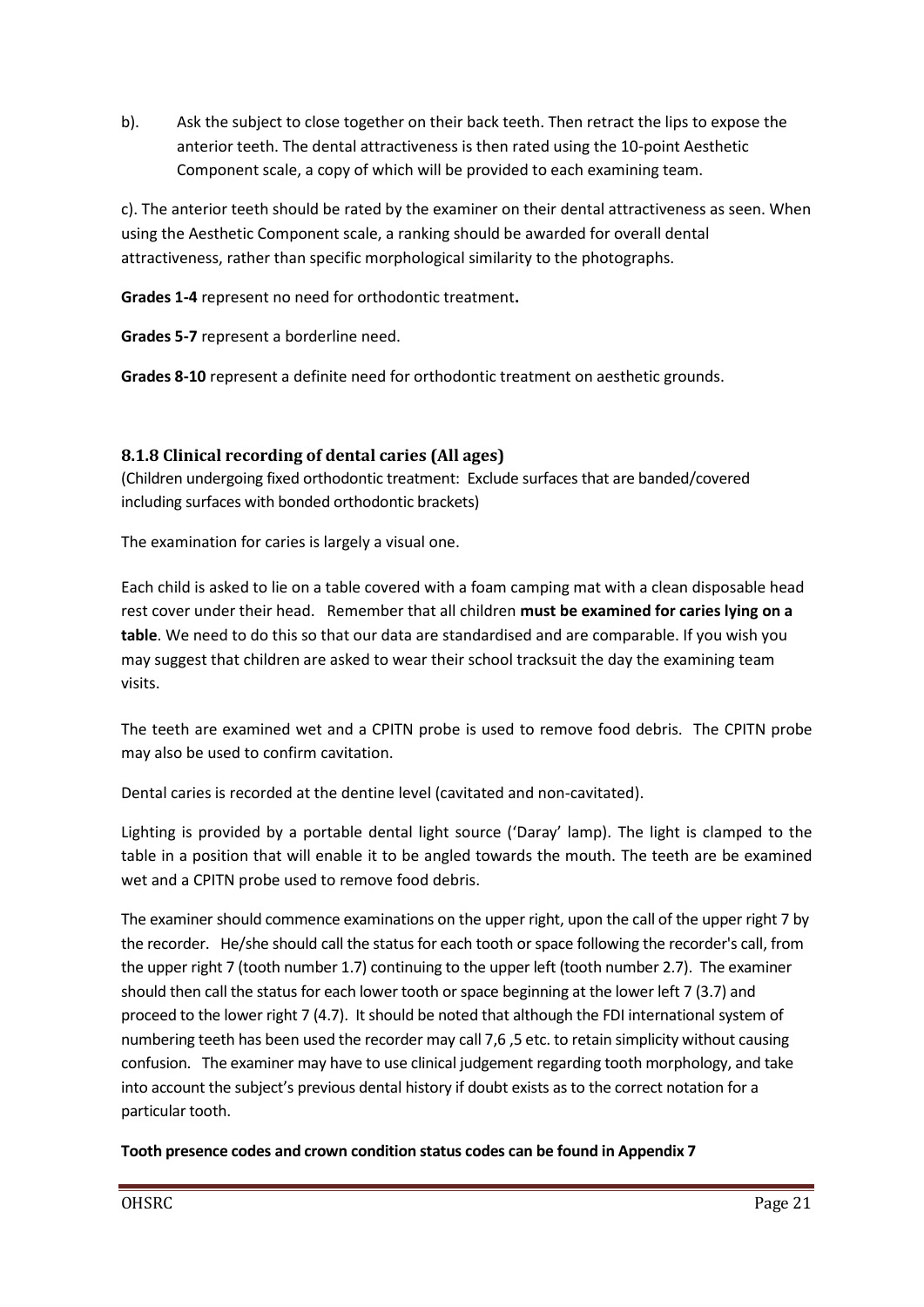#### <span id="page-21-0"></span>**8.1.9 Urgent need for care**

Parents of children for whom an **urgent** need for dental treatment is noted will be notified by the examining team. Decisions about what conditions are considered urgent will be left to the discretion of the examining dentist. A letter informing the parents of an urgent need for treatment will be given to the child in a sealed envelope. A copy of this letter can be found in Appendix 3. A log record must be kept of each child considered by the examining dentist to require urgent dental treatment. The child's barcode rather than their name is used as an identifier in the log book. A log book of children requiring urgent dental care will be distributed to each team by the OHSRC.

# <span id="page-21-1"></span>**9. Ensuring examiner consistency during the study**

#### **Intra-Examiner agreement:**

Each examiner will re-examine approximately 5% of junior infants and 5% of  $6<sup>th</sup>$  class children examined during the fieldwork for weight and height and all relevant indices:

- Self-perception of enamel opacities
- DDE (Developmental Defect of Enamel)
- Dean's Index
- Index of Orthodontic Treatment Need aesthetic component (IOTN)
- Caries
- **A repeat photograph must also be taken for the children who are in 6th class.**

Please re-examine at least 1 in 20 junior infants and 1 in 20 6<sup>th</sup> class children.

Please allow **maximum time** between child's first exam and the re-exam to minimise recall.

When taking a repeat photograph, please write "duplicate" on the barcode and photograph the barcode. This will allow Tara to easily identify the duplicate photos.

#### **When entering data for a duplicate exam, please remember to change exam type from N (new) to D (duplicate).**

#### **Suggestions for arranging to do duplicate exams:**

- You could keep a running total and re-examine at least 1 junior infant and 1 6th class child in 20. This could result in no duplicate examination taking place in an entire school if the school is small and may be difficult to administer.
- Alternatively you could aim to re-examine at least 1 junior infant and 1 6th class child in each school you visit. If the sample in the school is very large you could aim to re-examine 2 juniors and 2 6th class children during your time in the school.

#### **Inter-Examiner agreement:**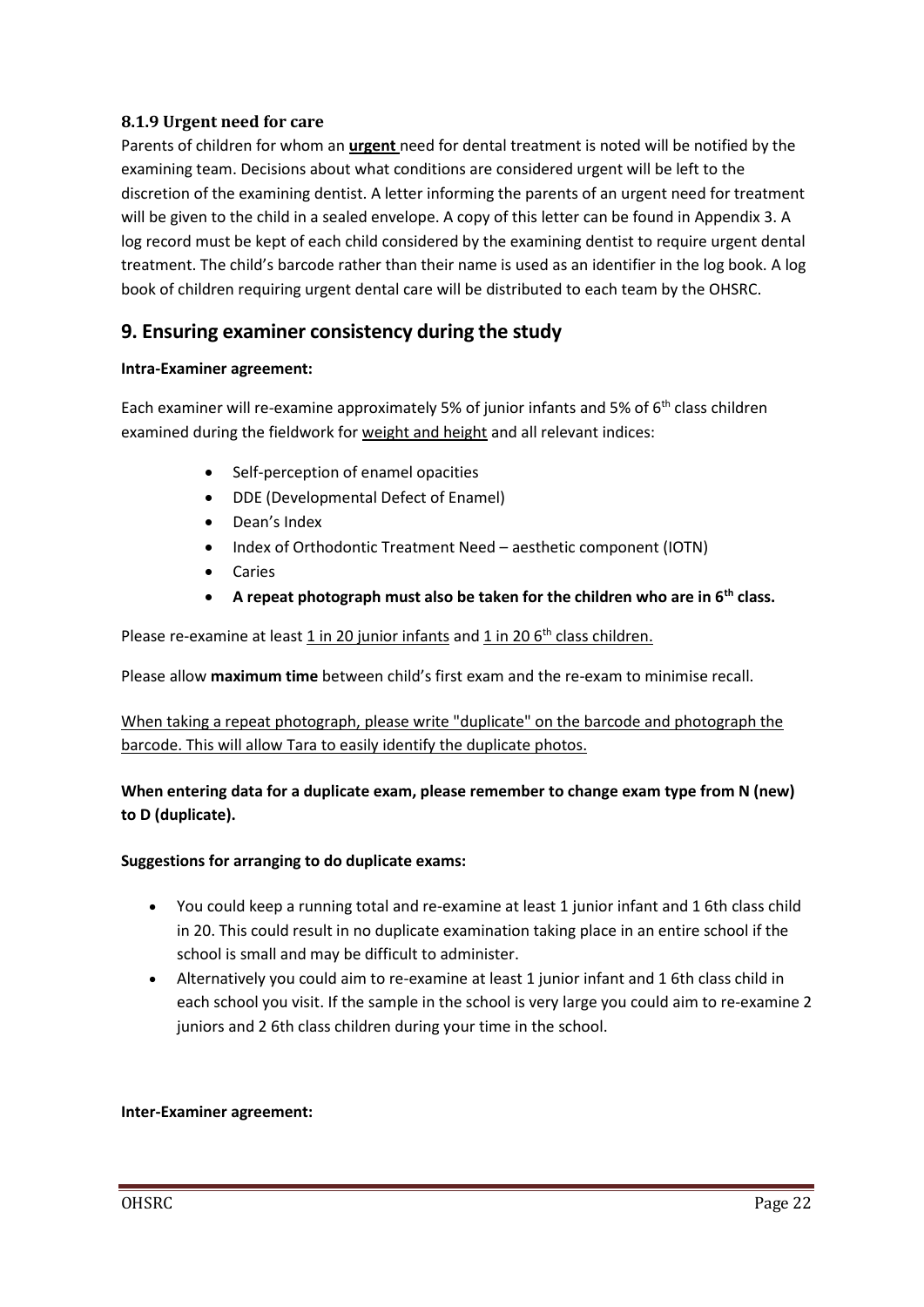Inter-examiner agreement will be measured during the fieldwork by arranging for examiners in each study area to visit at least one school together with the gold standard examining dentist and to examine all children for relevant clinical indices.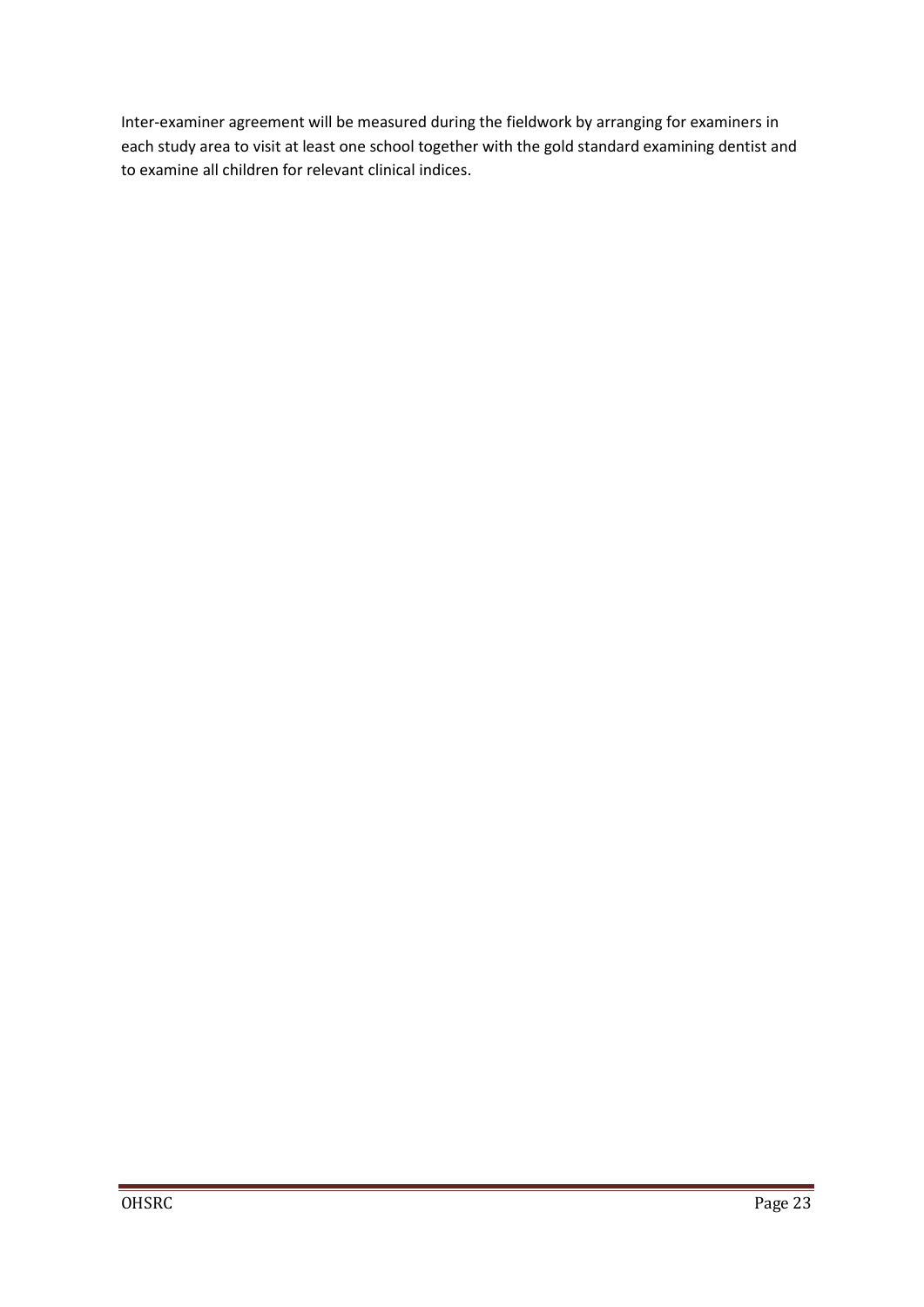## <span id="page-23-0"></span>**APPENDIX 1: Not-selected letter**



Dear Parent,

Healthy teeth are important for a child's general health and well-being. FACCT (**F**luoride **A**nd **C**aring for **C**hildren's **T**eeth) is an important new research study about children's oral health. The study is being conducted in Dublin, Cork and Kerry.

Your child's school is one of 278 schools that have been selected to take part in the study. Within each school, we are randomly selecting a certain number of children in Junior Infants and in 6<sup>th</sup> class to take part in the study. The number of children to be included from each class has been decided in advance. The selection of individual children is done in a random fashion (like pulling names out of a hat), and not on the basis of any information about the children.

On this occasion, your child has not been selected to take part in FACCT.

The FACCT study is a joint University College Cork/Health Services research project and is funded by the Health Research Board. If you would like more information about FACCT, please visit our website at [facct.ucc.ie](http://facct.ucc.ie/) or you can contact a member of the FACCT team at 021 4901210.

Yours sincerely,

Professor Helen Whelton Director, Oral Health Services Research Centre University Dental School and Hospital, Cork

\_\_\_\_\_\_\_\_\_\_\_\_\_\_\_\_\_\_\_\_\_\_\_\_\_\_\_\_\_\_ \_\_\_\_\_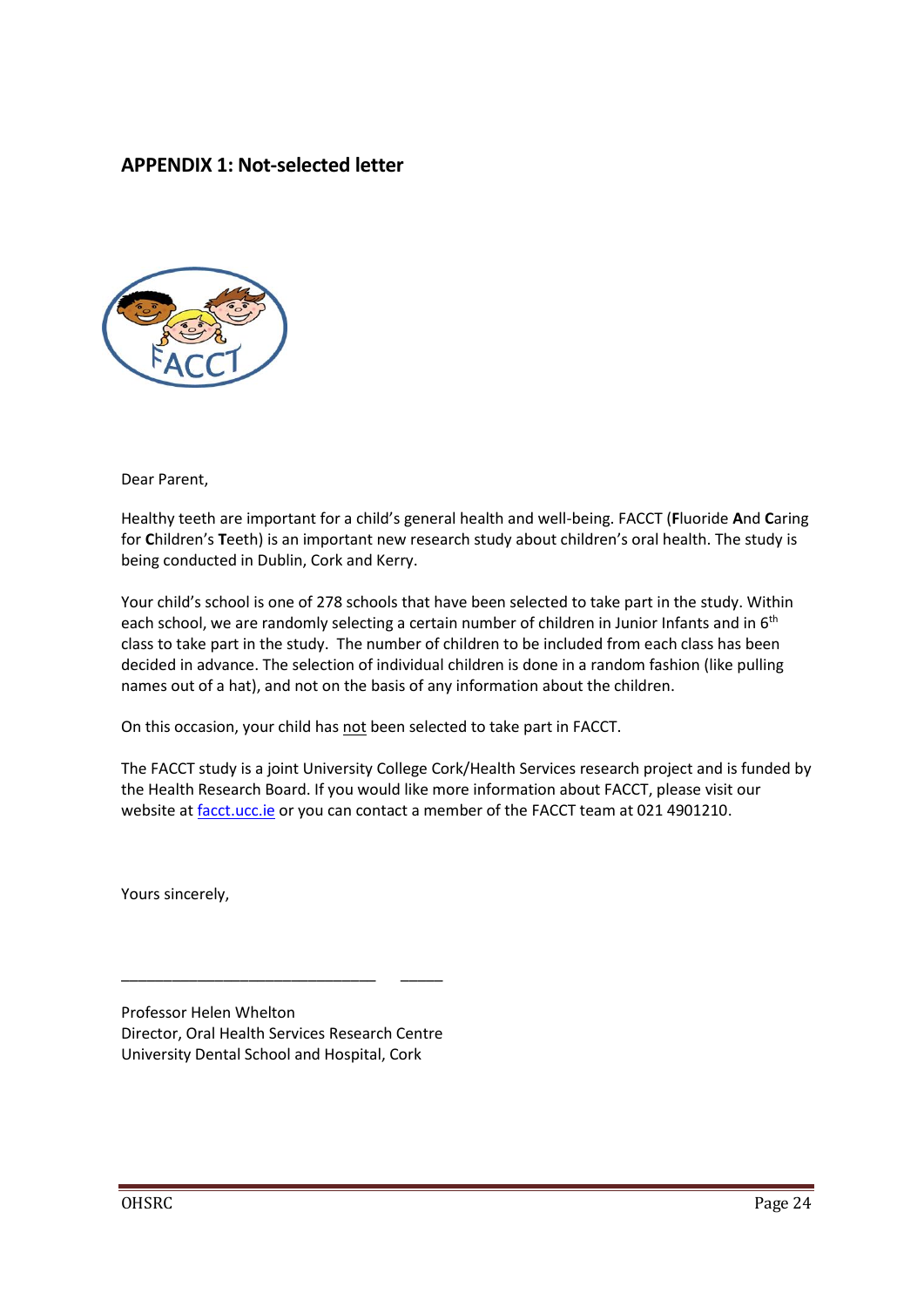# <span id="page-24-0"></span>**APPENDIX 2: Letter to the class teacher**



Dear Teacher,

Your school was randomly selected to participate in the FACCT study; an important new research study about children's oral health. FACCT stands for *Fluoride And Caring for Children's Teeth.* The FACCT study is a joint University College Cork/Health Services research project and is funded by the Health Research Board. Only children in Junior Infants or sixth class in randomly selected primary schools in Dublin, Cork and Kerry will participate in the study. The School Principal and Board of Management have kindly consented to this school's participation.

We wish to conduct the survey with the minimum of disruption to you and your class; and have a number of suggestions which we anticipate will facilitate a smooth process:

- $\checkmark$  If you would kindly distribute the forms to the selected children; in larger classes, it may be that not every child in the class is included in the random sample – in this situation we will provide a letter to the parents of those children not selected, explaining the sampling method.
- $\checkmark$  Once children and their parent/guardian have completed the forms they should return the forms to you as soon as possible for safe storage, such as in a locked filing cabinet or principal's office.
- $\checkmark$  On the day of the planned visit the survey team will collect the forms from their safe location and check them, to ensure that only children with all of the completed forms are asked to come for the survey
- $\checkmark$  Once the survey team have decided on the most suitable way to organise the day, they will call the children usually in groups of 2,3 or 4, depending on the space available and the maturity of the children.
- Children for whom an **urgent** need for dental treatment is noted will be given a letter in a sealed envelope to bring home to their parent/guardian.

Your co-operation with this project will greatly facilitate this important research and is very much appreciated. Should you require any further information regarding this project, you can speak to a member of the FACCT team on 021 4901210 or visit the FACCT website at facct.ucc.ie.

Yours sincerely,

Professor Helen Whelton

\_\_\_\_\_\_\_\_\_\_\_\_\_\_\_\_\_\_\_\_\_\_\_\_\_

Director, Oral Health Services Research Centre University Dental School and Hospital, Cork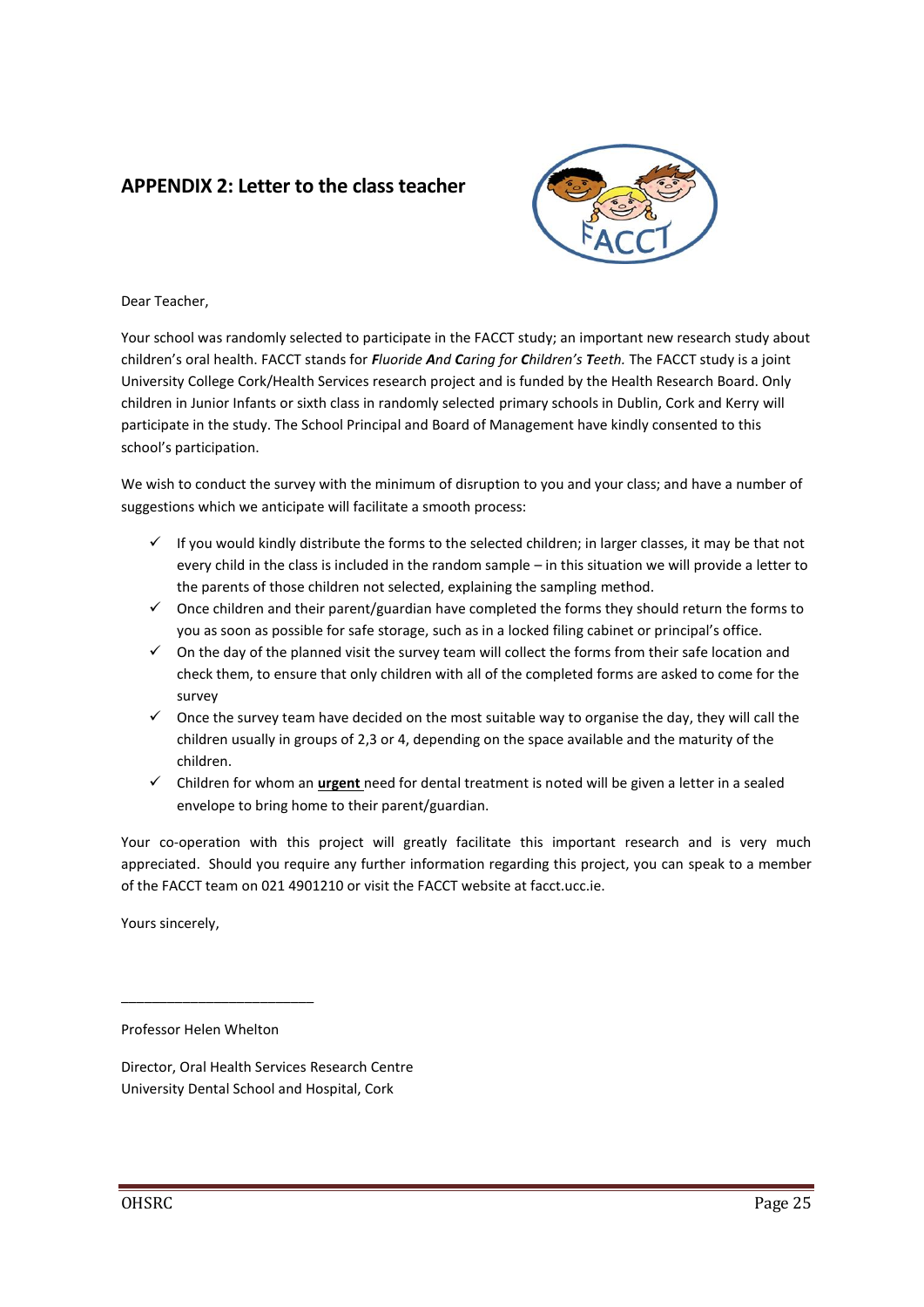# <span id="page-25-0"></span>**APPENDIX 3: Letter notifying parent of the need for urgent dental treatment.**



Dear Parent,

Thank you for consenting to let your child take part in the FACCT study.

The FACCT team was in your child's school today and your child was seen by the study dentist.

Your child requires urgent dental treatment for \_\_\_\_\_\_\_\_\_\_\_\_\_\_\_\_\_\_\_\_\_\_\_\_\_\_\_\_\_\_\_\_

Please contact your child's dentist as soon as possible to seek dental care for your child.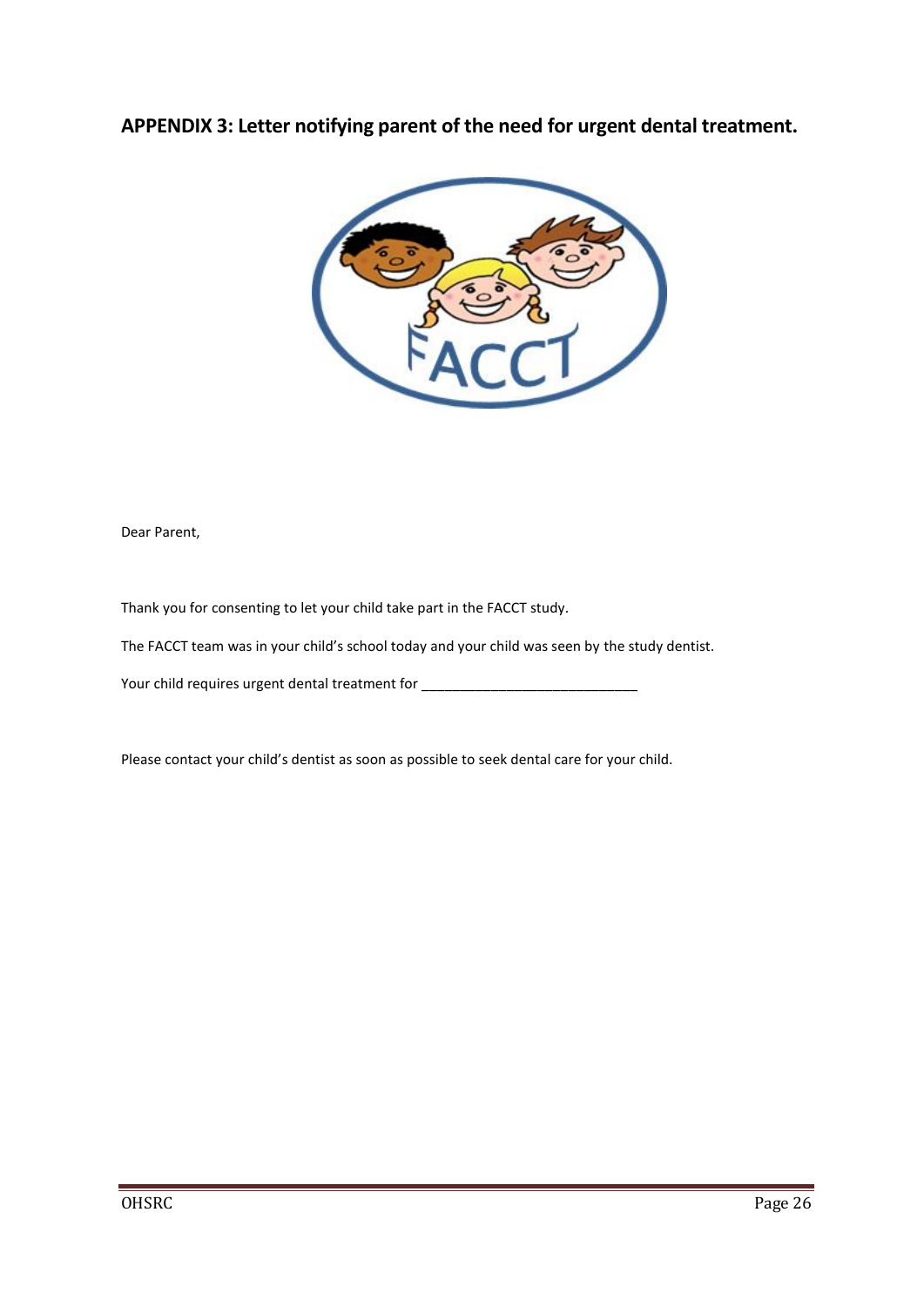# <span id="page-26-0"></span>**APPENDIX 4: FACCT survey equipment list**

#### **Transporting Equipment:**

- 1. Solid storage boxes (recommended but not supplied)
- 2. Two-wheel trolley (recommended but not supplied)

#### **Weight and Height**:

- 1. **Height Measure**: Leicester Height Measure
- 2. **Digital Floor Weighing scales**: Tanaka Scale

#### **Camera:**

- 1. Camera body
- 2. Lens
- 3. Flash
- 4. Battery charger for camera body
- 5. Spare rechargeable camera battery
- 6. Battery charger for flash
- 7. Rechargeable batteries for flash
- 8. 4 X spare AA batteries for flash
- 9. Memory card (16 G) (Not to be substituted for any reason)
- 10. Camera bag for camera
- 11. Bag for ring flash
- 12. Laminated camera set up guide
- 13. Sunglasses for child
- 14. Disposable cheek retractors
- 15. Countdown timer

#### **Clinical examination:**

- 1. Disposable exam kits (Mirror & CPITN probe)
- 2. Daray lamp
	- a) Clamp
	- b) Spare bulb
	- c) Screw driver
- 3. Cotton wool rolls
- 4. Tissue rolls/packs
- 5. Alcohol wipes
- 6. Non-latex gloves
- 7. Face masks
- 8. Alcohol handrub
- 9. Liquid soap
- 10. Laminated Coding sheet
- 11. Laminated IOTN images
- 12. Laminated enamel opacities images
- 13. Fieldworker's manual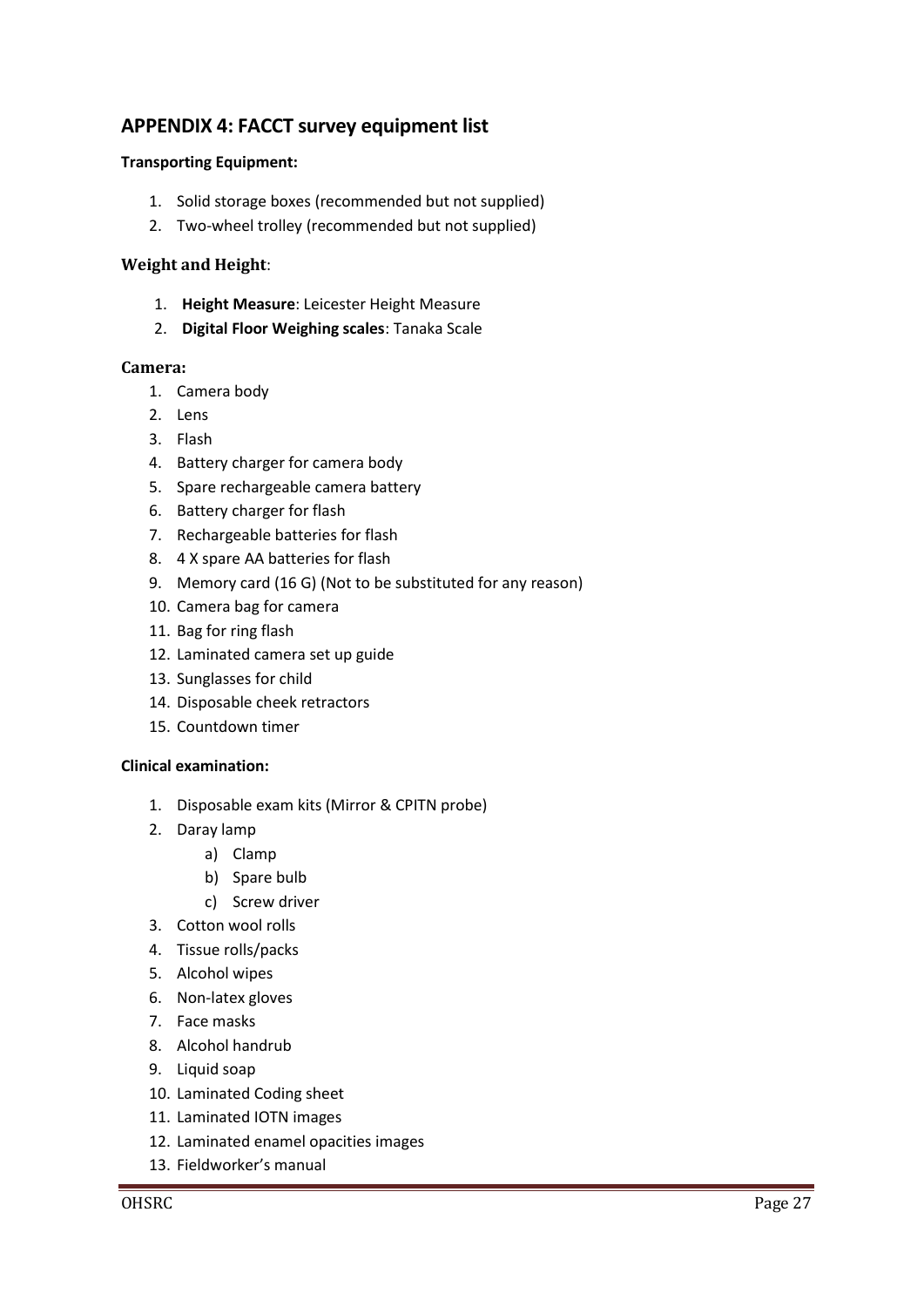- 14. Yellow clinical waste bags
- 15. Domestic waste bags
- 16. Sharps box (for CPI probe and mirror)
- 17. Foam camping mat
- 18. Masking tape for taping down the mat

#### **IT Hardware:**

- 1. Laptop bag (One bag holds both laptops)
- 2. Clinical laptop (smooth external surface)
- 3. Power cable
- 4. Mouse
- 5. Barcode scanner
- 6. Questionnaire laptop (textured external surface)
- 7. Power cable
- 8. Mouse
- 9. Barcode scanner
- 10. Internet dongle (white)
- 11. USB drive (green) x 2
- 12. Password card x 2 (USB drives and password cards MUST be kept separately from the computers; the USB drive is the equivalent of a password for the Questionnaire laptop not a standard USB drive)
- 13. Laminated bilingual instruction sheet for the OHRQoL/health behaviours questionnaires
- 14. Manuals for random number generator and direct data entry, bound together.

#### **Administration:**

- 1. Paper clinical recording forms
- 2. Paper OHRQoL/health behaviours questionnaires
- 3. Daily tally sheet
- 4. Photographic logbook
- 5. Logbook for children requiring urgent dental care
- 6. Log of waste disposal
- 7. Letter notifying the parent of need for urgent dental treatment (Appendix 3)
- 8. Mobile phone
- 9. Multi-socket extension lead x 2
- 10. Pens
- 11. Notebook
- 12. Some envelopes and paper (in case they are required)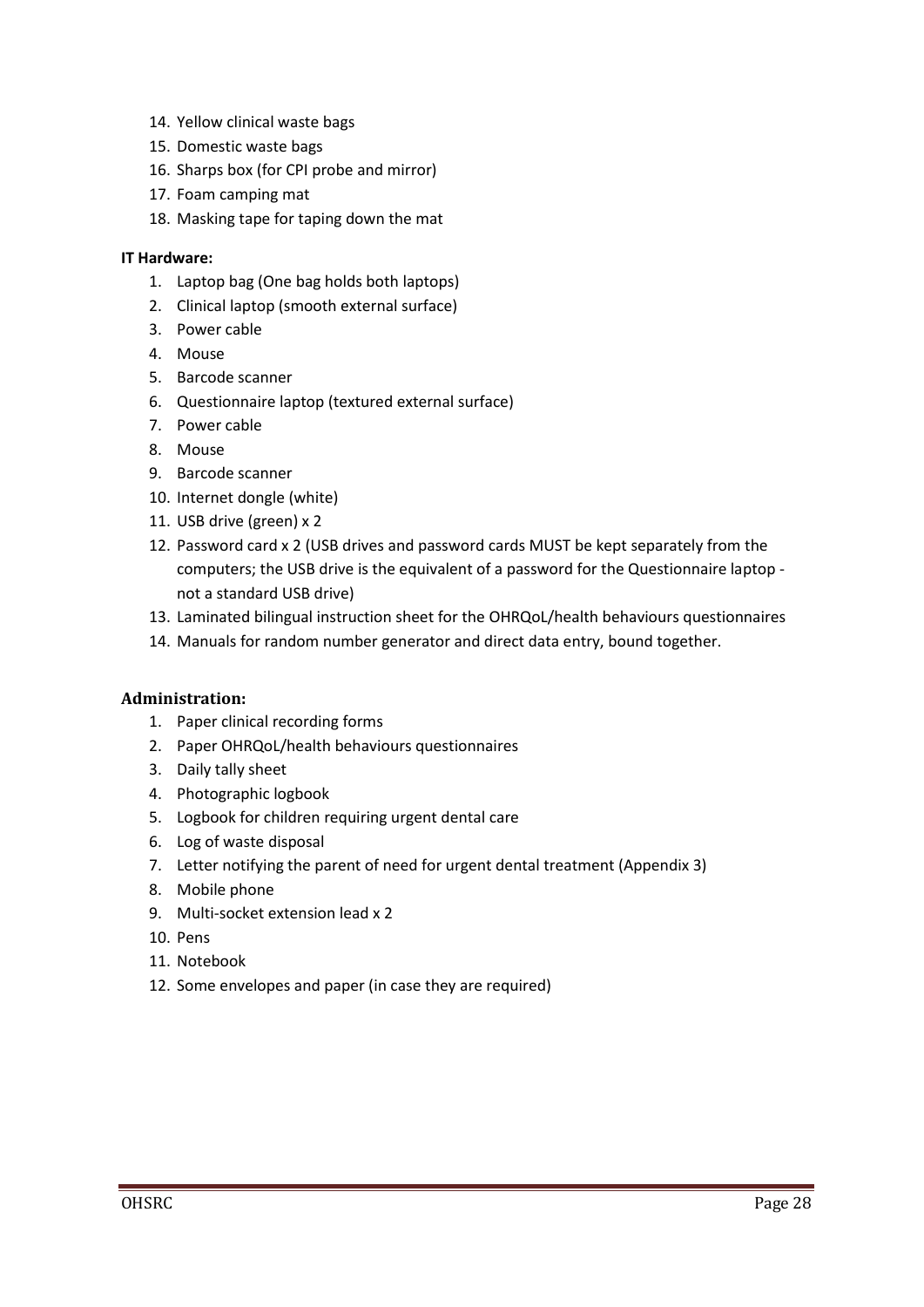# <span id="page-28-0"></span>**APPENDIX 5: Developmental Defects of Enamel (DDE)-Codes**

| <b>Type of defect</b>       | Code           | <b>Definition</b>                                                                                                                                                                                                                                                                                                                                                                                                                                                                                                                                                                                      |
|-----------------------------|----------------|--------------------------------------------------------------------------------------------------------------------------------------------------------------------------------------------------------------------------------------------------------------------------------------------------------------------------------------------------------------------------------------------------------------------------------------------------------------------------------------------------------------------------------------------------------------------------------------------------------|
| Normal                      | 0              |                                                                                                                                                                                                                                                                                                                                                                                                                                                                                                                                                                                                        |
| Demarcated opacity          | $\mathbf{1}$   | An opacity well demarcated from the adjacent normal enamel. It<br>may be white, cream or yellow/brown in colour                                                                                                                                                                                                                                                                                                                                                                                                                                                                                        |
| Diffuse opacity             | $\overline{2}$ | Diffuse opacity Irregular cloudy areas of opacity lacking well-<br>defined margins or fine white distinct lines of opacity which<br>follow the pattern of the perikymata. Confluence of adjacent<br>lines may be observed.                                                                                                                                                                                                                                                                                                                                                                             |
| Hypoplasia                  | 3              | Hypoplasia is defined as a quantitative defect of enamel visually<br>and morphologically identified as involving the surface of the<br>enamel (an external. defect) and associated with a reduced<br>thickness of enamel. The defective enamel may occur as (a)<br>shallow or deep pits or rows of pits arranged horizontally in a<br>linear fashion across the tooth surface or generally distributed<br>over the whole or part of the enamel surface; (b) the defective<br>enamel may occur as small or large, wide or narrow grooves; (c)<br>in enamel over small or considerable areas of dentine. |
| Demarcated + diffuse        | 4              |                                                                                                                                                                                                                                                                                                                                                                                                                                                                                                                                                                                                        |
| Demarcated +<br>hypoplastic | 5              | Combinations of hypoplasia and opacities can occur on the same<br>tooth surface (Codes 5, 6 and 7). They may be quite distinct from                                                                                                                                                                                                                                                                                                                                                                                                                                                                    |
| Diffuse + hypoplastic       | 6              | each other, that is, separated by normal enamel, or as a                                                                                                                                                                                                                                                                                                                                                                                                                                                                                                                                               |
| All <sub>3</sub>            | $\overline{7}$ | composite lesion composed of an adjacent opacity and<br>hypoplasia.                                                                                                                                                                                                                                                                                                                                                                                                                                                                                                                                    |
| Other                       | 8              | Other defects may occur which do not fulfil the specific<br>definitions of opacity or hypoplasia, e.g. staining: These are listed<br>under "Other defects"                                                                                                                                                                                                                                                                                                                                                                                                                                             |
| Excluded                    | X              | Deciduous teeth occupying the tooth space, unerupted, missing,<br>heavily restored, badly decayed or fractured teeth and teeth (or<br>tooth surfaces) which for any other reason cannot be classified<br>for defects. This implies that these teeth will be disregarded from<br>statistical purposes.                                                                                                                                                                                                                                                                                                  |
| <b>Extent of defect</b>     | Code           |                                                                                                                                                                                                                                                                                                                                                                                                                                                                                                                                                                                                        |
| Normal                      | 0              |                                                                                                                                                                                                                                                                                                                                                                                                                                                                                                                                                                                                        |
| < 1/3                       | $\mathbf{1}$   |                                                                                                                                                                                                                                                                                                                                                                                                                                                                                                                                                                                                        |
| at least $1/3 < 2/3$        | $\overline{2}$ |                                                                                                                                                                                                                                                                                                                                                                                                                                                                                                                                                                                                        |
| at least2/3                 | 3              |                                                                                                                                                                                                                                                                                                                                                                                                                                                                                                                                                                                                        |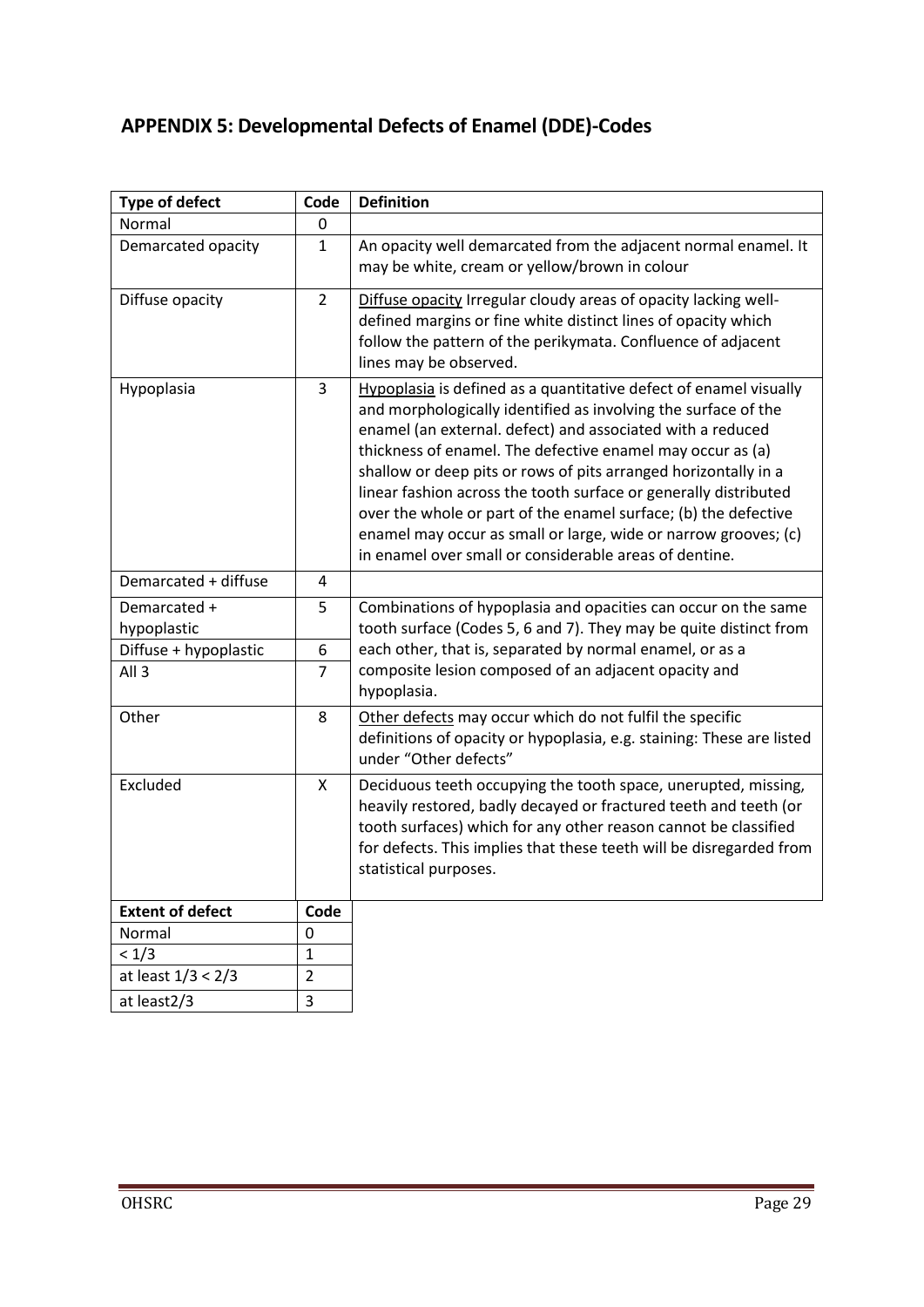# <span id="page-29-0"></span>**APPENDIX 6: Criteria for Dean's Classification System for Dental Fluorosis**

| <b>Classification</b> | Code           | <b>Extent of</b><br>surface<br>affected | <b>Criteria</b>                                                                       |
|-----------------------|----------------|-----------------------------------------|---------------------------------------------------------------------------------------|
| Normal                | $\overline{0}$ |                                         | The enamel represents the usual translucent                                           |
|                       |                |                                         | semivitriform type of structure. The surface is smooth,                               |
|                       |                |                                         | glossy and usually of pale creamy white colour                                        |
| Questionable          | $\mathbf{1}$   | < 10%                                   | The enamel discloses slight (<10% of surface) aberrations                             |
|                       |                |                                         | from the translucency of normal enamel, ranging from a                                |
|                       |                |                                         | few white flecks to occasional white spots. This                                      |
|                       |                |                                         | classification is utilised in those instances where a                                 |
|                       |                |                                         | definite diagnosis is not warranted and a classification of<br>'normal' not justified |
| Very Mild             | $\overline{2}$ | 10-25%                                  | Small, opaque, paper white areas scattered irregularly                                |
|                       |                |                                         | over the tooth but not involving as much as                                           |
|                       |                |                                         | approximately 25 per cent of the tooth surface.                                       |
|                       |                |                                         | Frequently included in this classification are teeth                                  |
|                       |                |                                         | showing no more than about $1 - 2$ mm of white opacity at                             |
|                       |                |                                         | the tip of the summit of the cusps, of the bicuspids or                               |
|                       |                |                                         | second molars.                                                                        |
| Mild                  | 3              | 25-50%                                  | The white opaque areas in the enamel of the teeth are                                 |
|                       |                |                                         | more extensive but do involve as much as 50 percent of                                |
|                       |                |                                         | the tooth.                                                                            |
| Moderate              | 4              | 100%                                    | All enamel surfaces of the teeth are affected and surfaces                            |
|                       |                |                                         | subject to attrition show wear. Brown stain is frequently                             |
|                       |                |                                         | a disfiguring feature                                                                 |
| Severe                | 5              | 100%                                    | All enamel surfaces are affected and hypoplasia is so                                 |
|                       |                |                                         | marked that the general form of the tooth may be                                      |
|                       |                |                                         | affected. The major diagnostic sign of this classification is                         |
|                       |                |                                         | discrete or confluent pitting. Brown stains are                                       |
|                       |                |                                         | widespread and teeth often present a corroded-like                                    |
|                       |                |                                         | appearance                                                                            |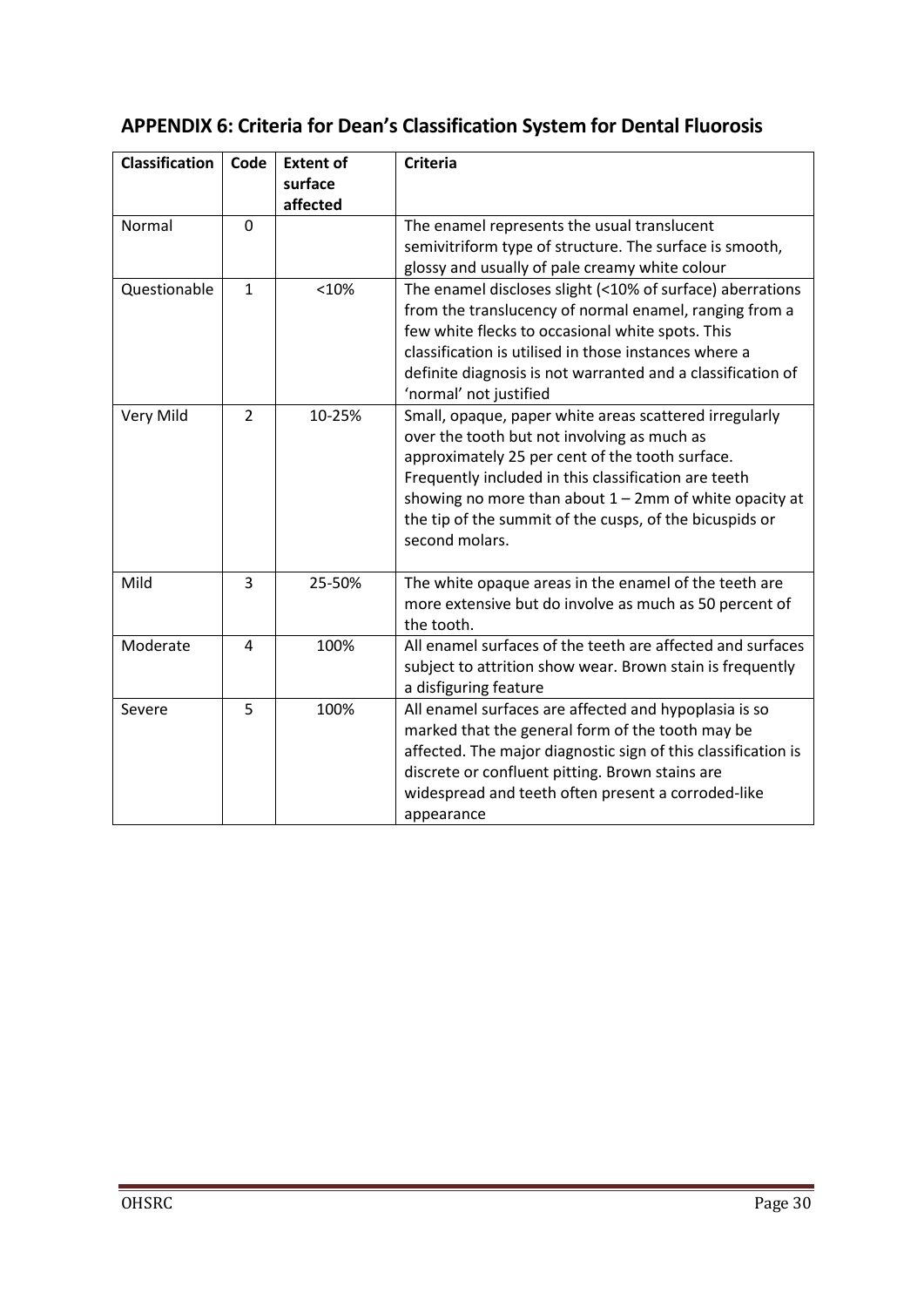# <span id="page-30-0"></span>**APPENDIX 7: Tooth presence codes and crown condition status codes**

Tooth Presence Code -

Existence of Teeth Code

- A Permanent tooth present
- P Deciduous tooth present
- U Permanent tooth unerupted or congenitally absent
- E Permanent tooth extracted due to caries
- C Deciduous tooth extracted due to caries
- G Permanent tooth extracted due to perio disease
- B Deciduous tooth extracted due to ortho
- M Permanent tooth missing due to other reasons i.e. lost due to trauma or orthodontic extractions
- K Permanent tooth extracted for reason unknown i.e. not caries or periodontal disease
- R Deciduous tooth present with a sinus tract

For subjects aged 5-years and younger when any of baab/baab are missing, use clinical judgement to decide status. If there is evidence that the tooth or teeth have been extracted due to caries, score status C.

For those aged 12-years and older where there is a space and the deciduous tooth is absent record U under Status.

#### **Preface to Surface Conditions Coding**

A condition code will be given to each surface of each tooth present. The crown has 4 surfaces; mesial, distal, buccal and lingual, in the case of incisors and canines. Premolars and molars have an extra surface (occlusal). It will be noted, some tooth codes exclude a need for surface condition coding e.g. if a tooth has been extracted or is congenitally missing the surface condition code will be left blank.

In the case of a partially erupted tooth, score all surfaces present and sound unless there is caries on the erupted portion.

If the score is the same for each surface put the condition number in the first box and draw a line through the rest. No distinction need be made between a deciduous and permanent tooth in the surface condition.

#### **Condition Status - CROWN**

The teeth will be examined visually. The CPITN probe may be used to confirm a diagnosis of cavitation to check for sealants or to remove food debris.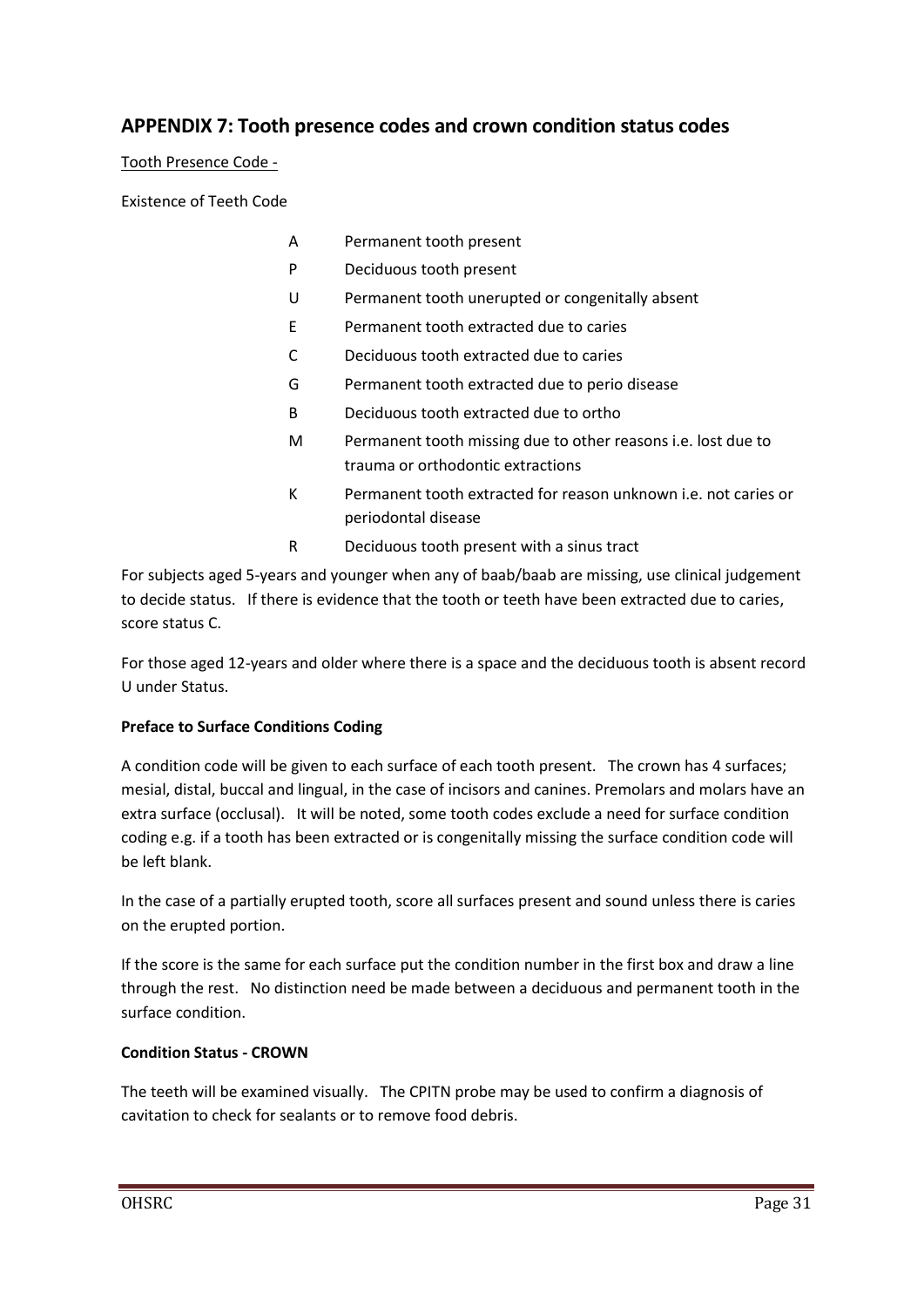**Code R** - Fissure sealant: A fissure sealant is recorded to be present when it is detectable on a surface and when there is no probeable caries on the same surface.

#### **Code S** - No Caries

A surface should be considered sound if it shows no evidence of treated or untreated caries, or if it is at the doubtful stage. These scores will also apply in the case of defects not to be counted as caries:

- (a) white and/or chalky spots;
- (b) discoloured or rough spots;
- (c) stained pits or fissures in the enamel that catch the explorer but do not have a detectably softened floor, visibly undermined enamel or softening of the walls.
- (d) Dark, shiny, hard pitted areas of enamel in a tooth showing signs of moderate to severe fluorosis.

#### **Code V** - Visual Caries

Visual caries is recorded when there is definite evidence of caries into dentine, but where there is no probable cavity through the enamel. The appearance may vary but will usually look like grey or creamy white shadowing under enamel. Where there is any doubt score sound.

#### **Code D** - Decayed, cavity

Caries will be considered to be present in a surface when any lesion has a detectably softened floor, undermined enamel, or softened wall. On an approximal surface, the lesion must be visible and the probe point must enter a lesion with certainty. Where any doubt exists, caries should not be diagnosed as being present. It must be emphasised that clinical caries is a stage in the process of dental caries. Dental caries proceeds from a microscopic lesion, which cannot be diagnosed positively by present clinical methods, to a cavity (or clinical caries) which can be diagnosed by clinical examination. The upper limit for this category is the complete destruction of the crown. Where only roots remain for deciduous teeth, decayed is recorded only when no permanent successor has erupted.

Dental caries affecting enamel only, such as white spot lesions and other conditions similar to the early stages of caries should be deliberately excluded because they cannot be diagnosed positively and reliably.

Decayed is recorded where a surface contains a temporary filling requiring further treatment, or where a complete filling is lost. (See filled or defective filling). For a primary surface, decayed is recorded even though it is about to be exfoliated.

#### **Code K** - Filled *Amalgam* and Primary Decay

A surface should be classified filled and primary decay when a surface has been filled and another area is carious.

#### **Code L – Filled** (restoration non-amalgam) **and primary decay**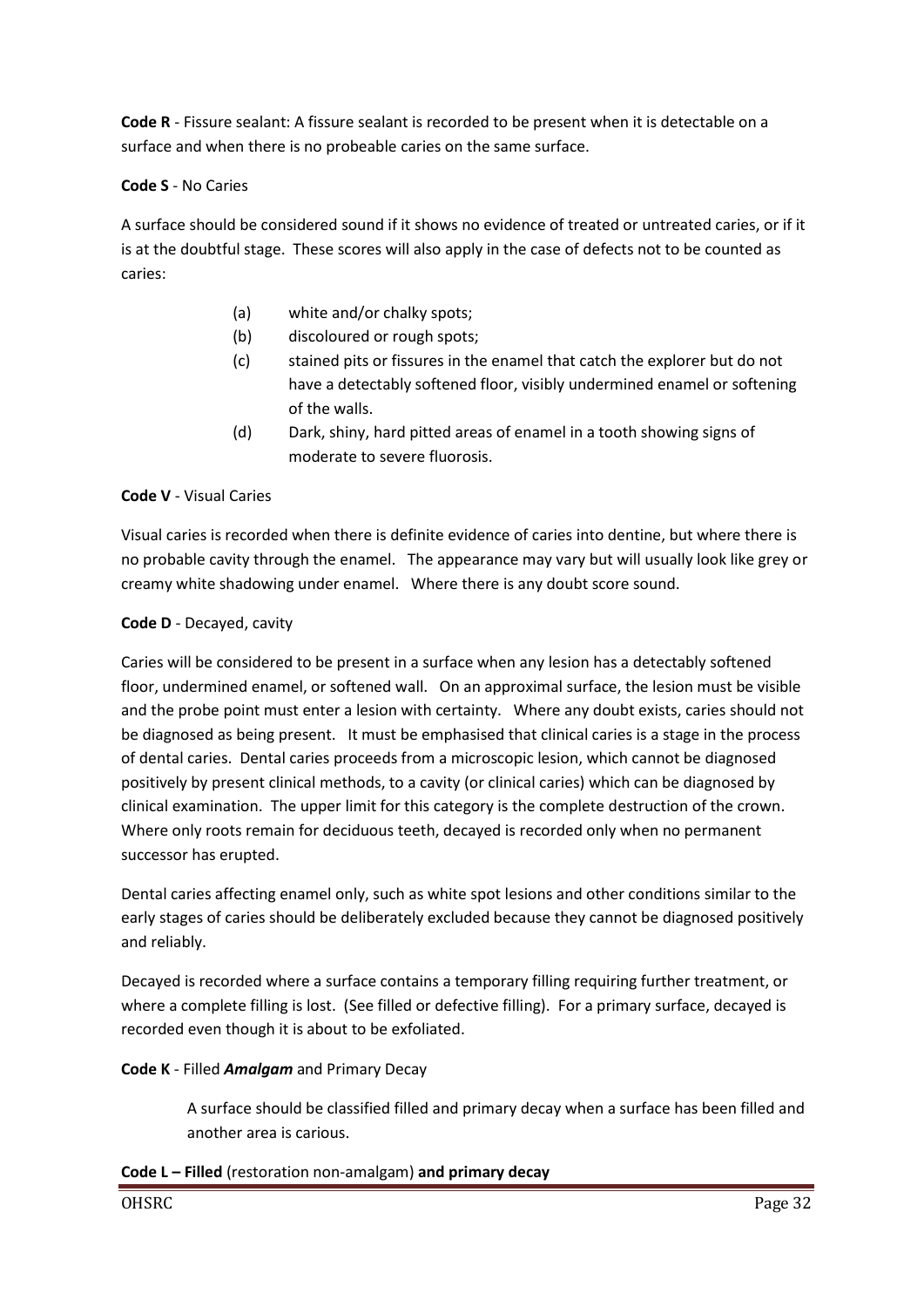#### **Code Y** - Filled *Amalgam* and Secondary Decay

Surface should be classified filled and secondary decay when there is recurrent caries in contact with a filling.

#### **Code Z – Filled** (Restoration non-amalgam) **and secondary decay**

**Code F** – Filled *Amalgam* Restoration

Surfaces should be considered filled whenever a filling or any permanent material is present and there is no discrete or recurrent caries. A defective filling where there is no discrete or recurrent caries e.g. cracked or partly missing, is scored F with the appropriate treatment code indicating the replacement restoration required*.* 

**Code G** – Filled – Non-amalgam Restoration

#### **Code C** - Crowned

All surfaces should be placed in this category if a tooth has full crown (intended total crown coverage) in a permanent material and including bridge abutments except where the reason for the crown is trauma.

**Code Q** - Crowned and Decayed

A surface should be scored as crowned and decayed when caries is contiguous with the crown.

#### **Code T** - Trauma

A permanent surface should be recorded 'trauma' if part of its substance is missing for reasons other than treated or untreated caries and the latter condition is not present. T is the score for all surfaces where a crown is present due to trauma.

#### **Code X** - Excluded

This category should be used for teeth, which cannot be properly examined (i.e. impacted teeth or teeth which have been banded for orthodontic reasons).

#### **Treatment Need**

Treatment need must be assessed and recorded - this is the last box for each tooth in the caries chart. *Codes are also displayed in the pane to the right of the caries chart in the direct date entry program for reference and to facilitate date entry by clicking.*

Code 0 – None (This code is used when it is considered that a tooth requires no treatment).

Code 1 - One surface restoration

Code 2 - Two surface restoration

Code 3 - Three surface restoration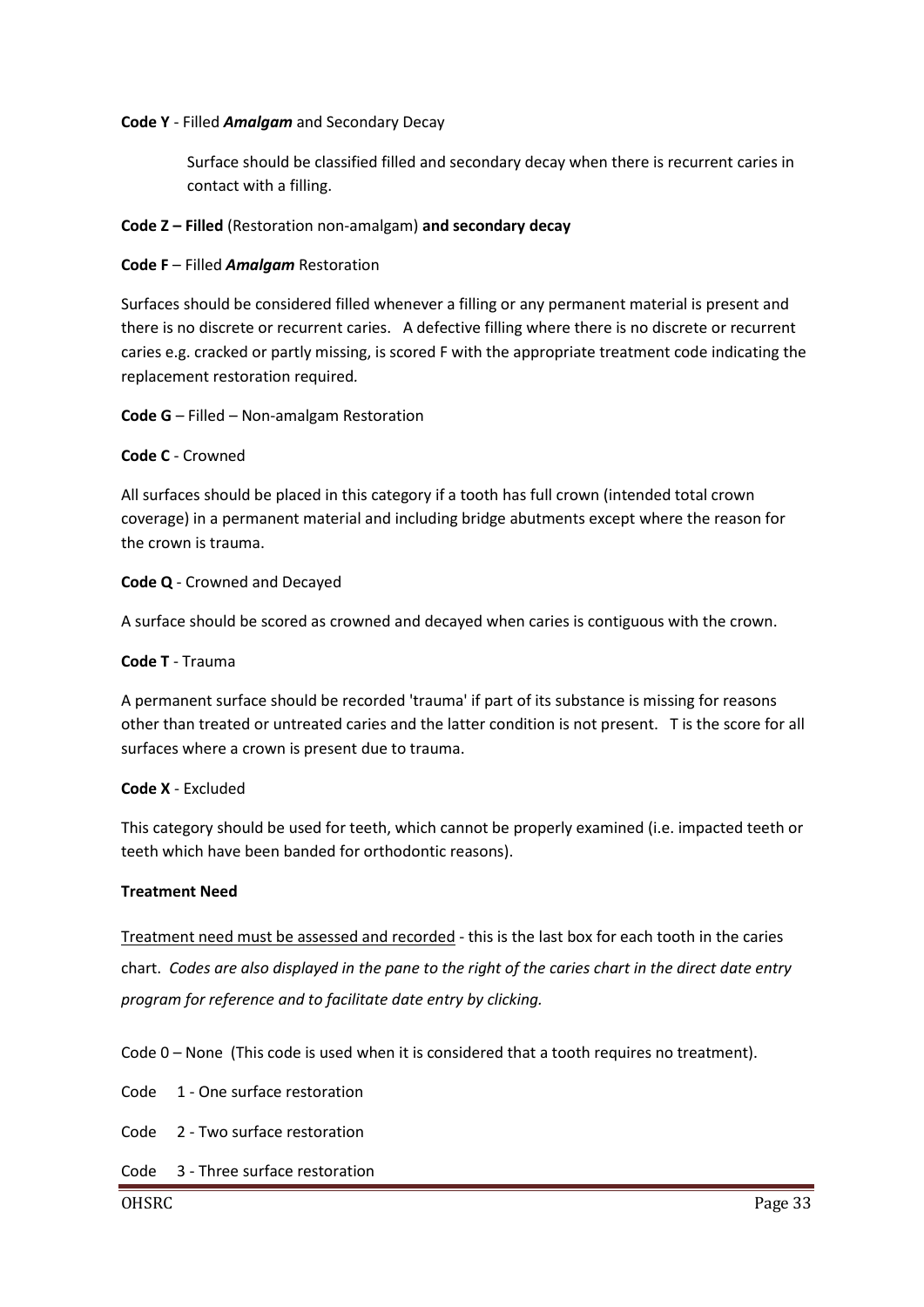#### Code 4 - Fissure sealant or preventive resin restoration

Depending on the surface coverage, these codes should be used to designate treatment required to remove caries lesions (primary or secondary) to repair trauma, or replace unsatisfactory fillings, in consideration of both function and appearance. Replacement of a filling is adjudged necessary, in the absence of untreated caries or after a condition score of 0, when there is one or more of:

- (i) A deficient margin which, in the examiner's judgement on the evidence of insertion of an explorer, or deep staining, allows leakage at least to dentine.
- (ii) An overhanging margin of a dimension at least equal to the thickness of a standard precast crown.
- (iii) A deficient contact point between normally spaced teeth or a deficient marginal ridge allowing, or facilitating food impact.
- (iv) A fracture or defect in a filling allowing leakage at least to dentine.
- (v) A discolouration or disharmony of shape or colour of an existing filling
- (vi) A clinical decision to fill in case of doubt, e.g. 'sticky fissure' or to restore tooth defects

#### Code 5 - Crown.

A decision to restore a tooth with a crown must be made by clinical judgement. Discolouration of a tooth due to trauma or a pulp condition may be a reason for restoration. Replacement of a crown is adjudged necessary in the absence of untreated caries after a condition score of 0, when there is one or more of:

- (i) A deficient margin which, in the examiner's judgement on the evidence of insertion of an explorer, or deep staining, allows leakage at least to dentine.
- (ii) An overhanging margin of a dimension at least equal to the thickness of a standard precast crown
- (iii) A deficient contact point between normally spaced teeth or a deficient marginal ridge allowing, or facilitating food impact
- (iv) A fracture of defect in a crown allowing leakage at least to dentine
- (v) A discolouration or disharmony of shape colour of an existing crown
- Code 6 Pulp treatment required due to coronal caries followed by restoration by filling
- Code 7 Pulp treatment required due to coronal caries followed by restoration with crown
- Code 8 Extraction Due to Coronal Caries. These scores are used when there is obvious pulp involvement or when more than 2/3 of tooth structure has been lost and restoration with crown is deemed inappropriate. The examiner's clinical judgement must be relied upon to select which of these scores (5,6 or 7) apply in individual cases and it is noted that there may be a consistent difference between individual examiners in different regions.
- Code W Extraction due to other reasons e.g. impacted tooth
- Code R Replacement with removable prosthesis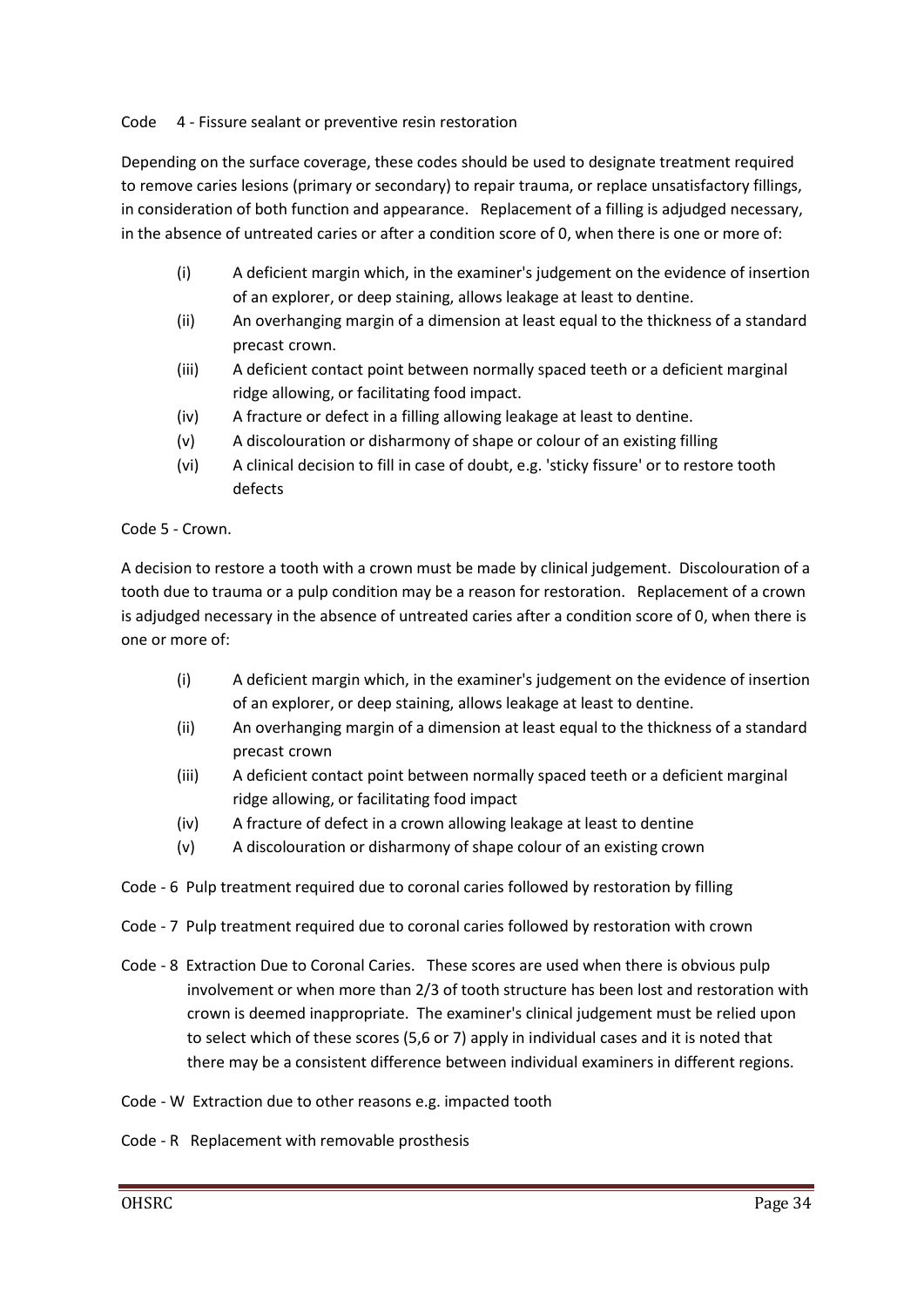- Code F Replacement with a conventional fixed bridge at a later date: removable prosthesis or other as interim treatment
- Code S Replacement with resin bonded bridge
- Code V Veneers
- Code XOther treatment of the crown not covered and specifically for recontouring and repairing restorations – other treatments of the crown but treatments like scale and polish and oral hygiene instructions should not be recorded.
- Code F Replacement with a conventional fixed bridge at a later date: removable prosthesis or other as interim treatment
- Code S Replacement with resin bonded bridge
- Code V Veneers
- Code XOther treatment of the crown not covered and specifically for recontouring and repairing restorations – other treatments of the crown but treatments like scale and polish and oral hygiene instructions should not be recorded.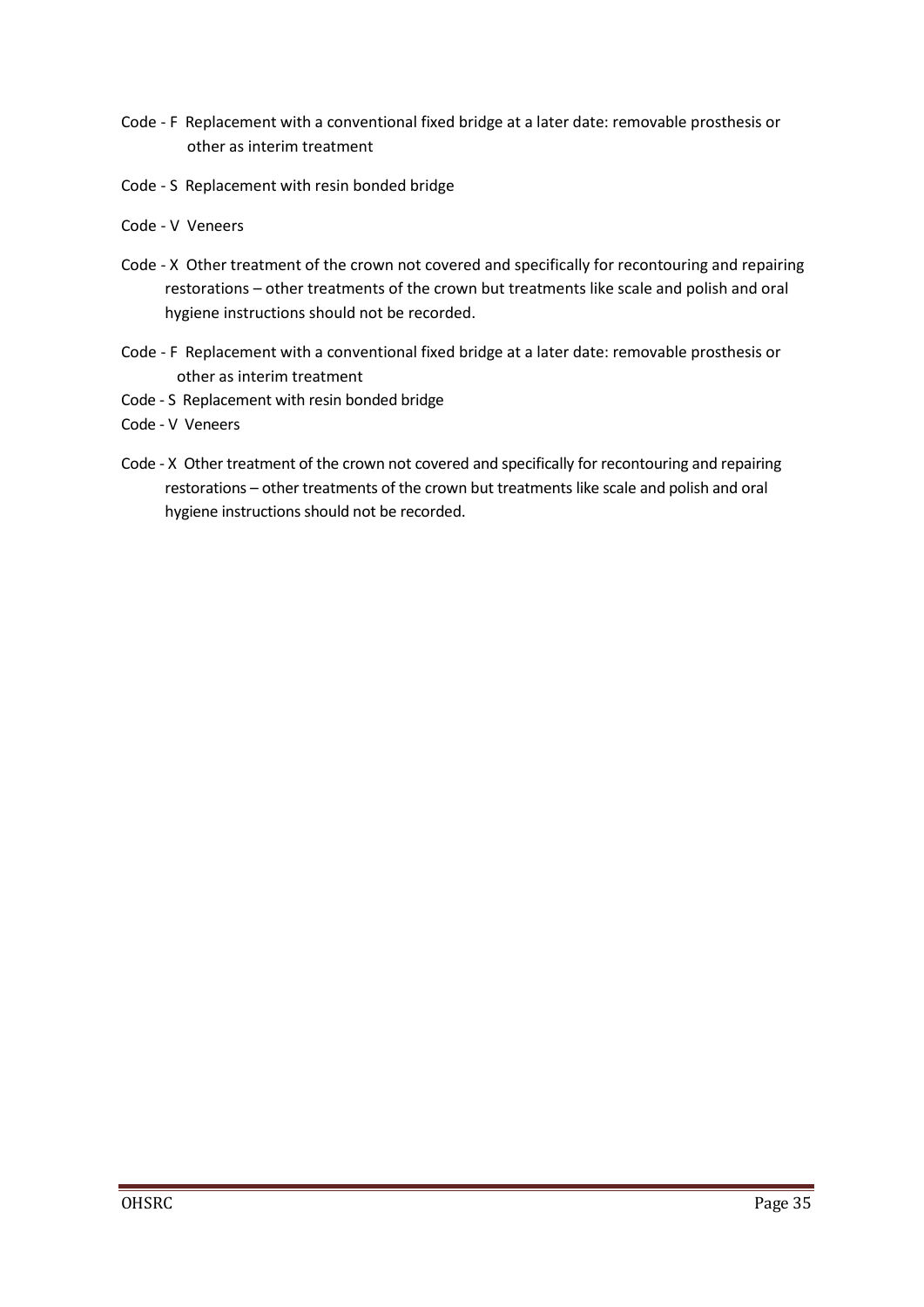# <span id="page-35-0"></span>**APPENDIX 8: Infection Control**

## **Protocol for setting up exam station**

- 1. While working on the FACCT study, the examining team should adopt safe work practices and take reasonable care of their own safety, health and welfare and that of others in line with HSE Manual Handling and People handling policy and cross contamination policy when transporting equipment to and from the car to the examination room and in setting up the examination area.
- 2. Consideration must be given to health and safety when positioning **tables** and **chairs** so that students can get on and off tables safely.
- 3. Consideration should be given to health and safety when dealing with cables. Cables should be either taped down securely or covered with a large mat so that examining team, school staff or students cannot trip over them.
- 4. Examination light should be well secured onto examination table.
- 5. PPE should be worn.
- 6. Proper hand hygiene needs to be observed.
- 7. Sharps bins should be correctly assembled signed and dated.
- 8. They should be kept out of reach of students and ensure temporary closure at all times.
- 9. Sharps bins which are three quarters full should be locked immediately and not left open until the end of the day.
- 10. Teams should ensure that yellow bags are secured and not allowed fall over and spill.
- 11. Yellow bags that are three quarters full should be closed immediately and not left open until the end of the day.
- 12. At the end of the day all cables should be folded neatly to prevent members of the teams tripping over them when putting them away.
- 13. Log to be completed at end of day signed and dated and retained for future reference.